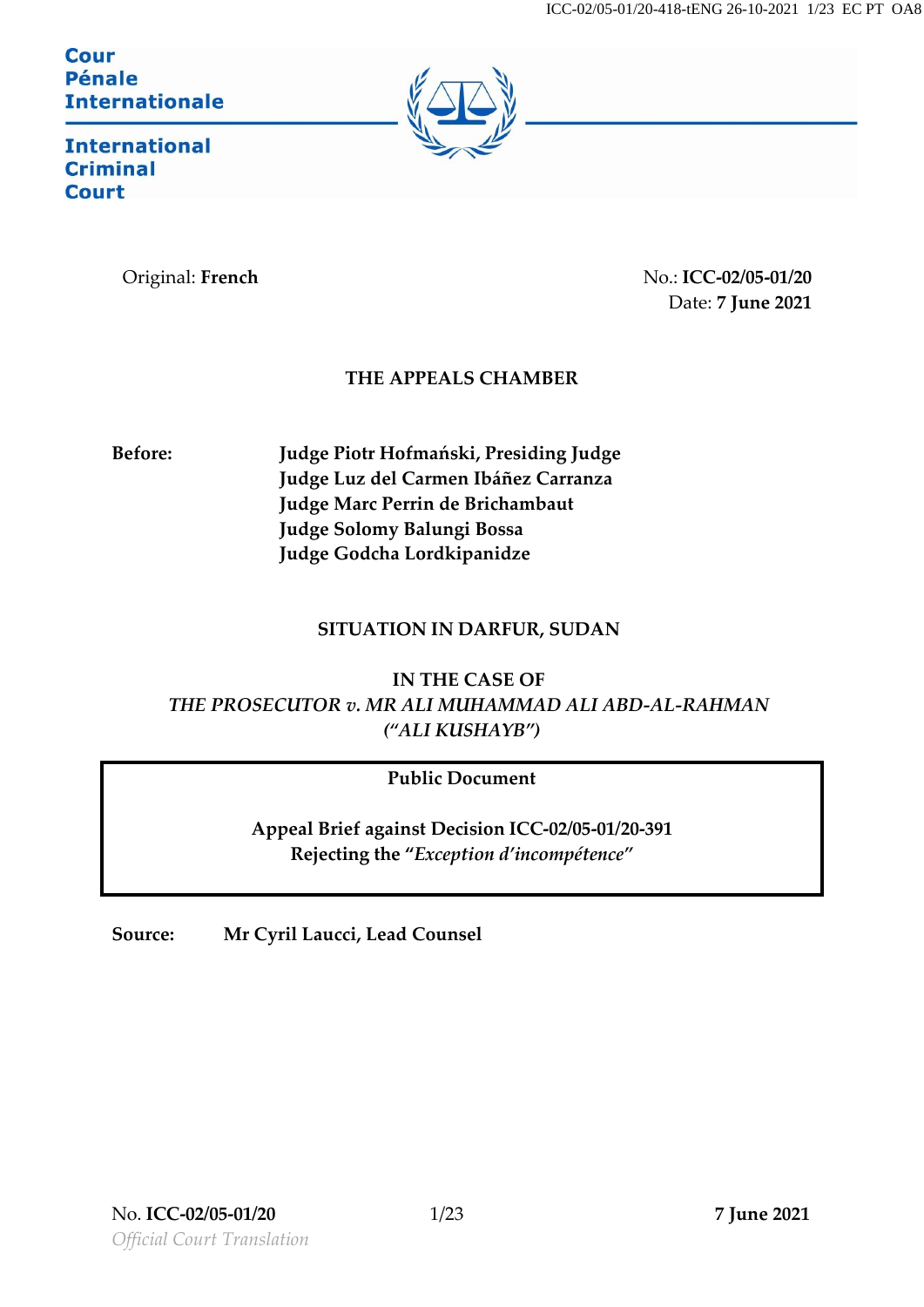**Document to be notified in accordance with regulation 31 of the Regulations of the Court to: Office of the Prosecutor** Ms Fatou Bensouda, Prosecutor Mr Julian Nicholls, Senior Trial Lawyer **Counsel for the Defence** Mr Cyril Laucci, Lead Counsel **Legal Representatives of Victims** Ms Amal Clooney Mr Nasser Mohamed Amin Abdalla **Legal Representatives of Applicants Unrepresented Victims Unrepresented Applicants for Participation/Reparations Office of Public Counsel for Victims** Ms Paolina Massidda, Principal Counsel Ms Sarah Pellet, Counsel **Office of Public Counsel for the Defence** Mr Xavier-Jean Keïta, Principal Counsel Ms Marie O'Leary, Counsel **States' Representatives REGISTRY Amicus Curiae Registrar** Mr Peter Lewis **Counsel Support Section Victims and Witnesses Section Detention Section Victims Participation and Reparations Section Other** Mr Marc Dubuisson, Director of Judicial **Services**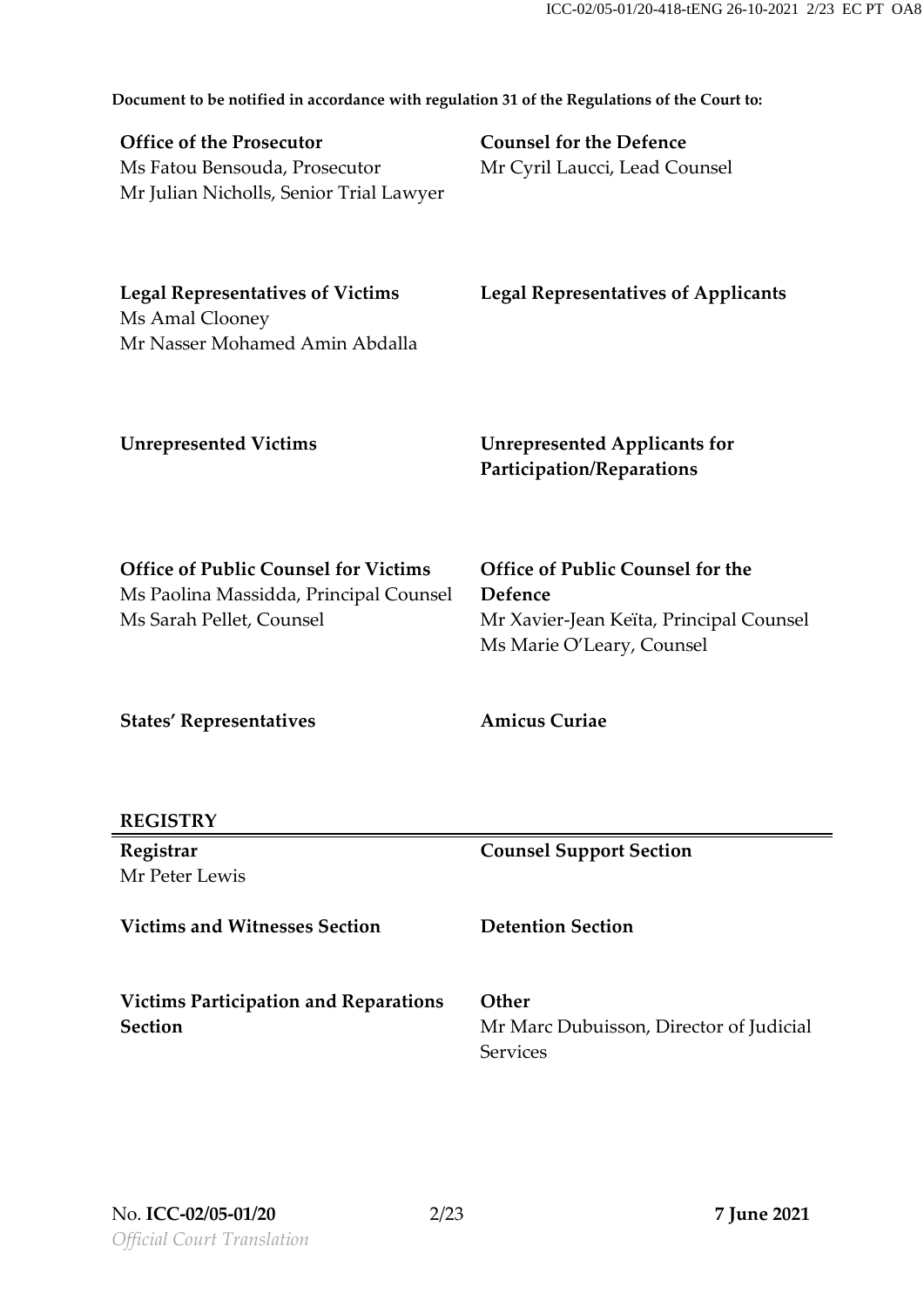#### **Introduction**

1. The present brief ("Brief") is filed in support of the OA8 appeal by the Defence for Mr Ali Muhammad Ali Abd-Al-Rahman ("Defence") against Decision ICC-02/05- 01/20-391 ("Decision under Appeal") <sup>1</sup> rejecting the "*Exception d'incompétence*" ("Jurisdictional Challenge") submitted by the Defence on 15 March 2021<sup>2</sup> pursuant to article 19(2) of the Statute of the Court ("Statute"). The brief lends support to the Notice of Appeal ("Notice of Appeal"), registered on 22 May 2021, instituting the OA8 appeal proceedings.<sup>3</sup> It was submitted within the 21 days of notification of the Decision under Appeal laid down by regulation 64(2) of the Regulations of the Court ("RoC"). The Defence appeals the Decision on the basis of article 82(1)(a) of the Statute and rule 154 of the Rules of Procedure and Evidence ("RPE").

#### **Statement of the grounds of appeal**

2. In accordance with regulation 64(2) of the RoC, the Defence sets out the following grounds of appeal. Each ground of appeal is addressed in a statement of the supporting factual and legal arguments, which is presented thus: 1/ a recapitulation of the arguments made in the Jurisdictional Challenge, provided solely to rehearse the context of the Decision under Appeal; 2/ a summary of the Decision under Appeal vis-à-vis the issue; 3/ a statement of the error(s) of fact, the error(s) of law and the denial of justice committed. Each ground of appeal is pleaded in the alternative since each ground alone suffices to invalidate the Decision under Appeal in its entirety.

3. The Defence further refers to all of the factual and legal arguments set out in support of its Jurisdictional Challenge and which, on account of the difference in the number of pages allowed – 20 for the present Brief under regulation 37(1) of the RoC versus 60 for the Jurisdictional Challenge under regulation 38(2)(c) of the RoC – could not be restated in full in the present Brief. As stated in the Notice of Appeal, 4 the Defence prays the Honourable Appeals Chamber, by way of the relief sought pursuant

<sup>1</sup> [ICC-02/05-01/20-391.](https://www.legal-tools.org/doc/lg5nag/pdf)

<sup>2</sup> [ICC-02/05-01/20-302.](https://www.legal-tools.org/doc/u05ku9/pdf)

<sup>3</sup> [ICC-02/05-01/20-406-tENG.](https://www.legal-tools.org/doc/qvxqrp/pdf)

<sup>&</sup>lt;sup>4</sup> <u>ICC-02/05-01/20-406-tENG</u>, p. 3.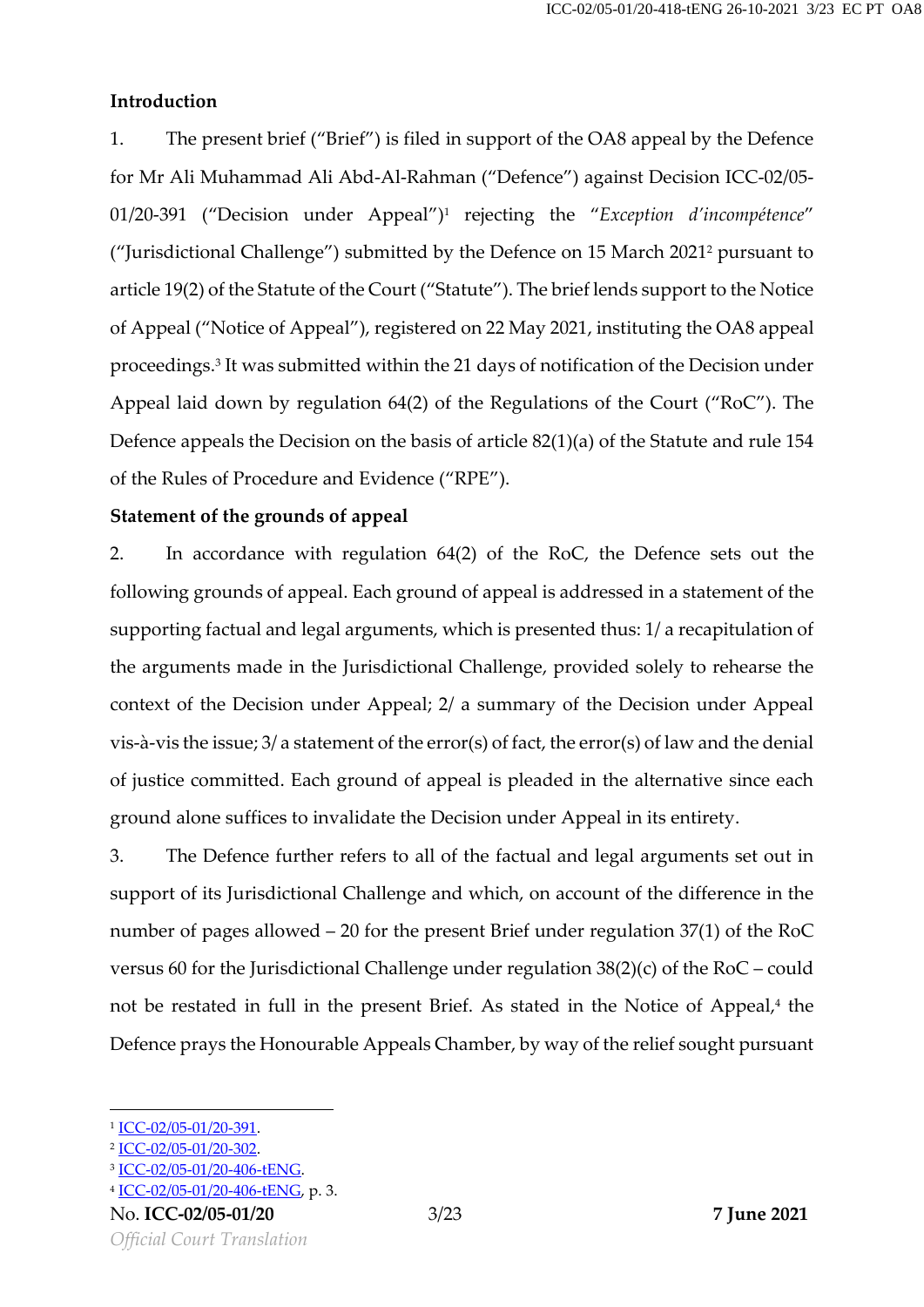to regulation 64(1)(e) of the RoC, to reverse the Decision under Appeal and grant it all the relief sought at page 57 of the Jurisdictional Challenge<sup>5</sup> for the reasons set out therein. All of the arguments made in the Jurisdictional Challenge are, therefore, part and parcel of the Defence's arguments underpinning the present OA8 appeal.

**1 st Ground of appeal - Errors of fact, error of law and denial of justice concerning the 1 st limb of the 1 st head of jurisdictional challenge which is based on the definition of the word "situation" at article 13 of the Statute**

4. **The Challenge:** At paragraphs 17 to 32 of the Jurisdictional Challenge, the Defence argued that [Resolution](https://www.legal-tools.org/doc/4b208f/pdf) 1593, which referred the Situation in Darfur to the Court in 2005, did not meet the criteria of article 13(b) of the Statute in that the situation referred did not qualify as a "situation" amenable to referral to the Court by the United Nations Security Council pursuant to that article. The Defence argued that the "Situation in Darfur" was restricted to a particular, undefined geographic area in the territory of Sudan – "Darfur" – whereas the Security Council is empowered to refer a "situation" to the jurisdiction of the Court only when acting "under Chapter VII of the Charter of the United Nations". The Defence made the point that the only "situation" under Chapter VII of the Charter at the time of the adoption of [Resolution](https://www.legal-tools.org/doc/4b208f/pdf) 1593 was that of Sudan as a whole, not "Darfur" exclusively. In support, the Defence cited the lack of a legal or administrative definition of "Darfur", 6 the circumstances in which <u>[Resolution](https://www.legal-tools.org/doc/4b208f/pdf) 1593</u> was adopted,<sup>7</sup> and the statements made following its adoption,<sup>8</sup> as well as the origins of the inclusion of, and the meaning of, the word "situation" during negotiations on article 13 of the Statute, <sup>9</sup> which ruled out any discretion to limit the "situation" in relation to the "[TRANSLATION] situation under Chapter VII of the Security Council", *viz*. Sudan. <sup>10</sup> The Defence also drew on the practice and previous decisions of the Court on the subject of how "situations" before it are defined. <sup>11</sup> The

<sup>&</sup>lt;sup>5</sup> <u>ICC-02/05-01/20-302</u>, p. 57.

<sup>&</sup>lt;sup>6</sup> <u>ICC-02/05-01/20-302</u>, para. 19.

<sup>&</sup>lt;sup>7</sup> <u>ICC-02/05-01/20-302</u>, para. 18.

<sup>&</sup>lt;sup>8</sup> <u>ICC-02/05-01/20-302</u>, para. 20.

<sup>&</sup>lt;sup>9</sup> [ICC-02/05-01/20-302,](https://www.legal-tools.org/doc/u05ku9/pdf) paras. 22-24.

<sup>&</sup>lt;sup>10</sup> [ICC-02/05-01/20-302,](https://www.legal-tools.org/doc/u05ku9/pdf) paras. 30-31.

<sup>11</sup> [ICC-02/05-01/20-302,](https://www.legal-tools.org/doc/u05ku9/pdf) paras. 27-30.

No. **ICC-02/05-01/20** 4/23 **7 June 2021**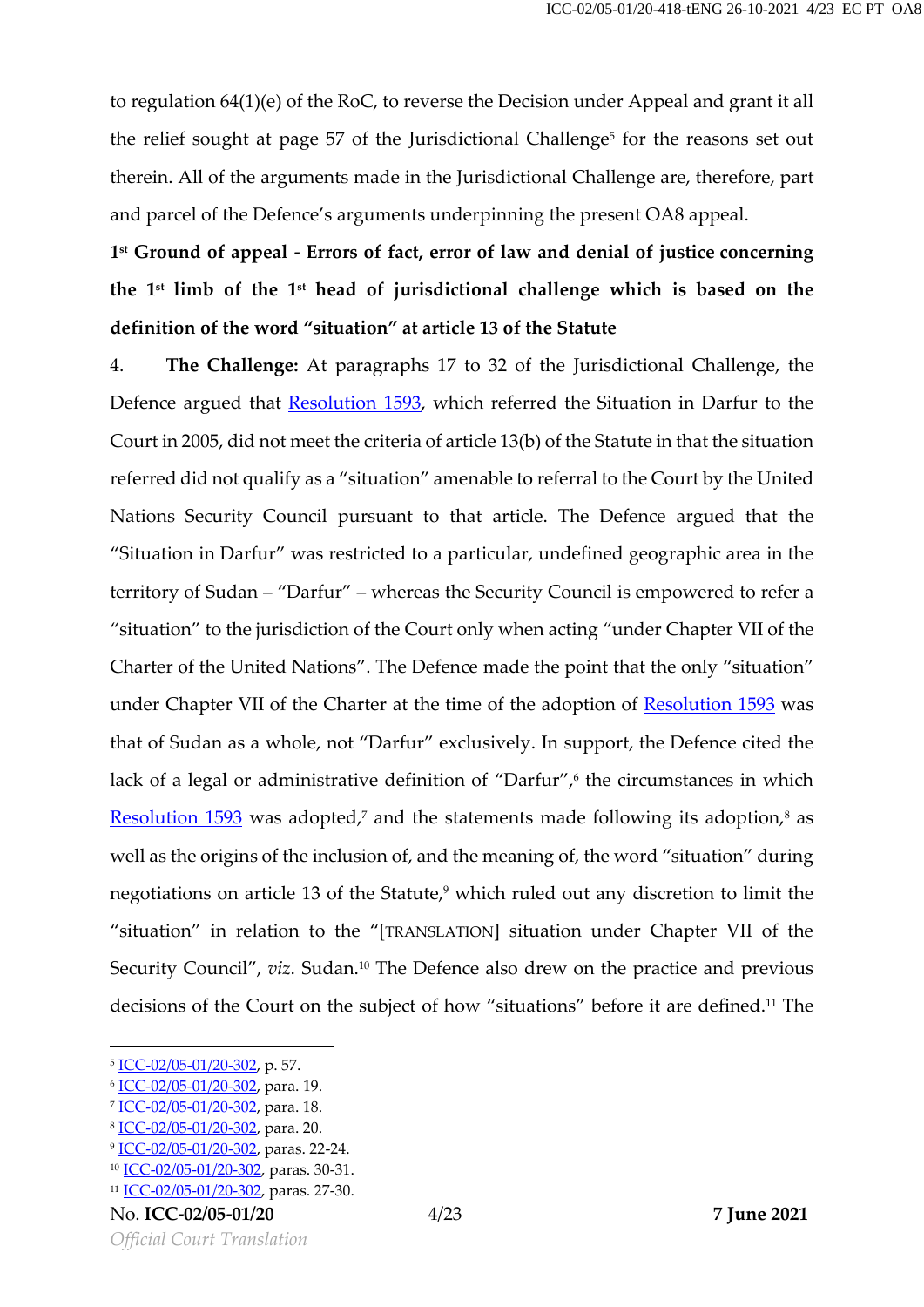Defence concluded that the referral effected by **[Resolution](https://www.legal-tools.org/doc/4b208f/pdf) 1593** did not meet the criteria of article 13(b) of the Statute in that the referral did not correspond to the geographic parameters on whose basis the Security Council was acting under Chapter VII of the Charter of the United Nations, that is, the entire Situation in Sudan, at the time the Resolution was adopted. Since the situation referred by [Resolution 1593](https://www.legal-tools.org/doc/4b208f/pdf) to the Court did not correspond to the situation of which the Security Council was seized under Chapter VII of the Charter of the United Nations, the referral effected by the Resolution did not, therefore, fulfil the criterion laid down by article 13(b) of the Statute – that the Security Council must be acting under Chapter VII of the Charter of the United Nations – and so no referral had been made to the Court pursuant to article 13(b) of the Statute. In the absence of any other event conferring jurisdiction upon it under articles 13(a) or 13(c), which by virtue of article 12(2) of the Statute do not apply, the Defence moved the Honourable Pre-Trial II Chamber to hold that the Court had no valid basis for exercising its jurisdiction to prosecute the crimes committed in Sudan, and to hold that it lacked jurisdiction under article 19 of the Statute. The Defence refers to paragraphs 17 to 32 of the Jurisdictional Challenge for the particulars of its submissions on this first limb.

5. **The Decision:** At paragraphs 25 to 27, the Decision under Appeal rejects this 1st limb of the 1st head of jurisdictional challenge. In the first place, the Decision under Appeal maintains that the words "State" and "situation" are not synonymous and that the geographic areas which respectively correspond to these two entities do not necessarily overlap.<sup>12</sup> On the strength of that observation, which the Defence does not dispute,<sup>13</sup> the Decision under Appeal concludes that it is unnecessary to address further the Defence's arguments on the lack of a legal or administrative definition of "Darfur" "since a situation is defined by **the scope of the criminal action allegedly committed within it**, rather than by pre-determined boundaries established for other purposes"<sup>14</sup> [Emphasis added]. The Decision under Appeal rejects the 1<sup>st</sup> limb of the

<sup>12</sup> [ICC-02/05-01/20-391,](https://www.legal-tools.org/doc/lg5nag/pdf) para. 26.

<sup>13</sup> [ICC-02/05-01/20-302,](https://www.legal-tools.org/doc/u05ku9/pdf) para. 29.

<sup>14</sup> [ICC-02/05-01/20-391,](https://www.legal-tools.org/doc/lg5nag/pdf) para. 27.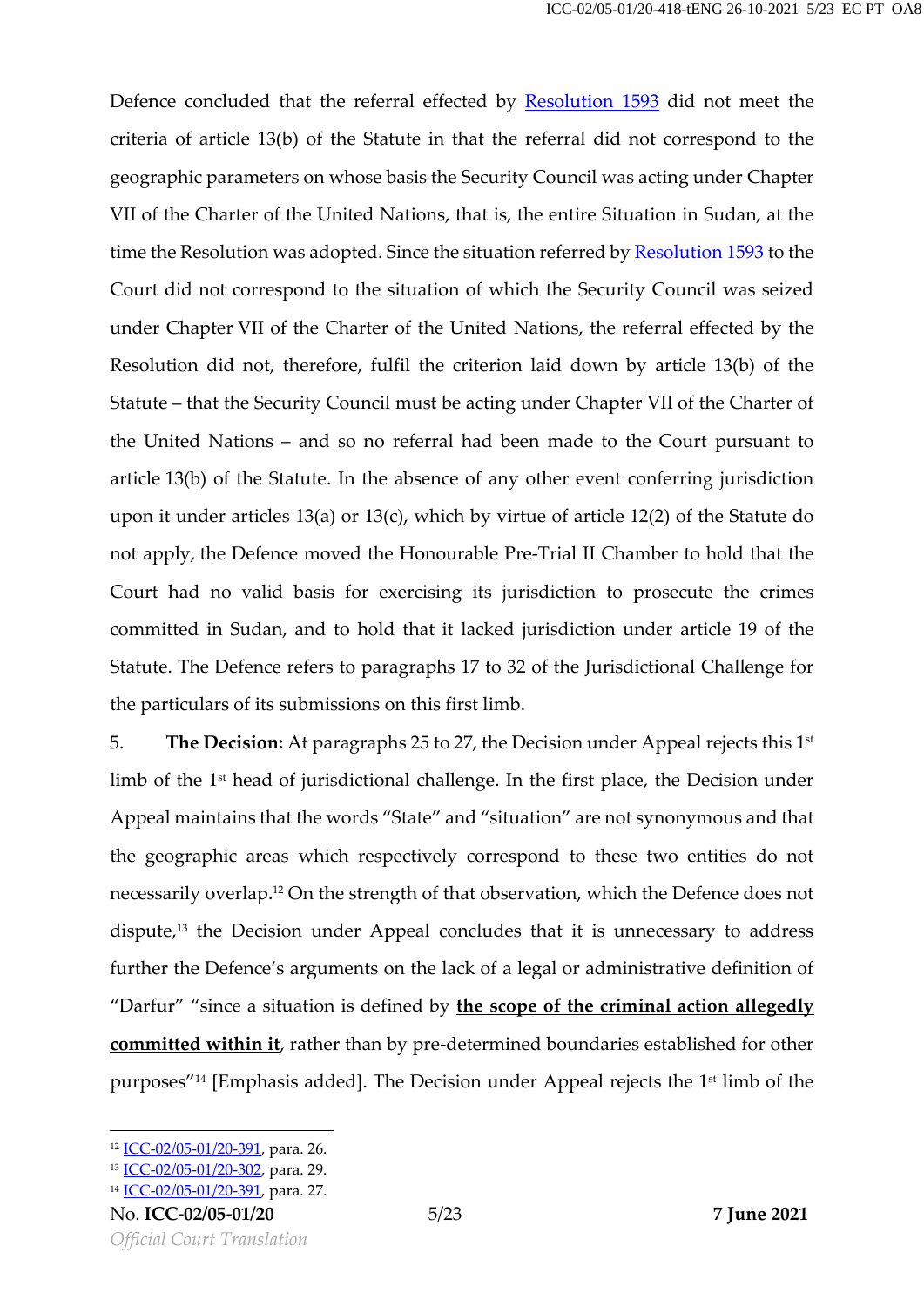1 st head of jurisdictional challenge solely for this reason, which is affected by a double error of fact and an error of law. By not looking at the other dimensions of the Defence arguments underpinning this  $1^\text{st}$  limb of the  $1^\text{st}$  head of jurisdictional challenge, it also commits a denial of justice.

6. **1 st Error of fact:** The Decision under Appeal makes a first factual error concerning this point by considering that "Darfur" corresponds to the "scope of the criminal action allegedly committed". That assertion disregards and, worse still, implicitly denies that crimes defined at article 5 of the Statute were committed in the rest of the territory of Sudan. The Decision under Appeal considers restriction of the referral effected by **[Resolution](https://www.legal-tools.org/doc/4b208f/pdf) 1593** to Darfur alone to be justified by the fact that the crimes which may fall within the subject-matter jurisdiction of the Court – within the meaning of article 5 of the Statute and subject to its temporal, geographic and/or personal jurisdiction – were committed exclusively in "Darfur", as opposed to in the rest of the territory of Sudan. To so consider is, regrettably, incorrect from a factual point of view, as borne out by the account of the Security Council resolutions adopted on "Sudan" under Chapter VII which paragraph 18 of the Jurisdictional Challenge gives. <sup>15</sup> Internal conflicts in Sudan are many and longstanding and are, for the most part, interwoven with tribal and/or economic dimensions – resource grabbing – which are the critical issues. On numerous occasions before and after [Resolution 1593,](https://www.legal-tools.org/doc/4b208f/pdf) the Security Council triggered Chapter VII of the UN Charter to determine that those internal conflicts in Sudan posed a threat to international peace and security; footnote 10 of the Jurisdictional Challenge cited just a few such instances. At paragraph 24, the Jurisdictional Challenge further contended that crimes within the subject-matter jurisdiction of the Court, defined at article 5 of the Statute, had been committed in other parts of Sudan. The Decision under Appeal disregards the other Security Council resolutions – which it is careful not to mention – and makes an error of fact by taking the view that only "Darfur", which in any case is not defined, is affected by the commission of crimes falling within article 5 of the Statute. In so doing,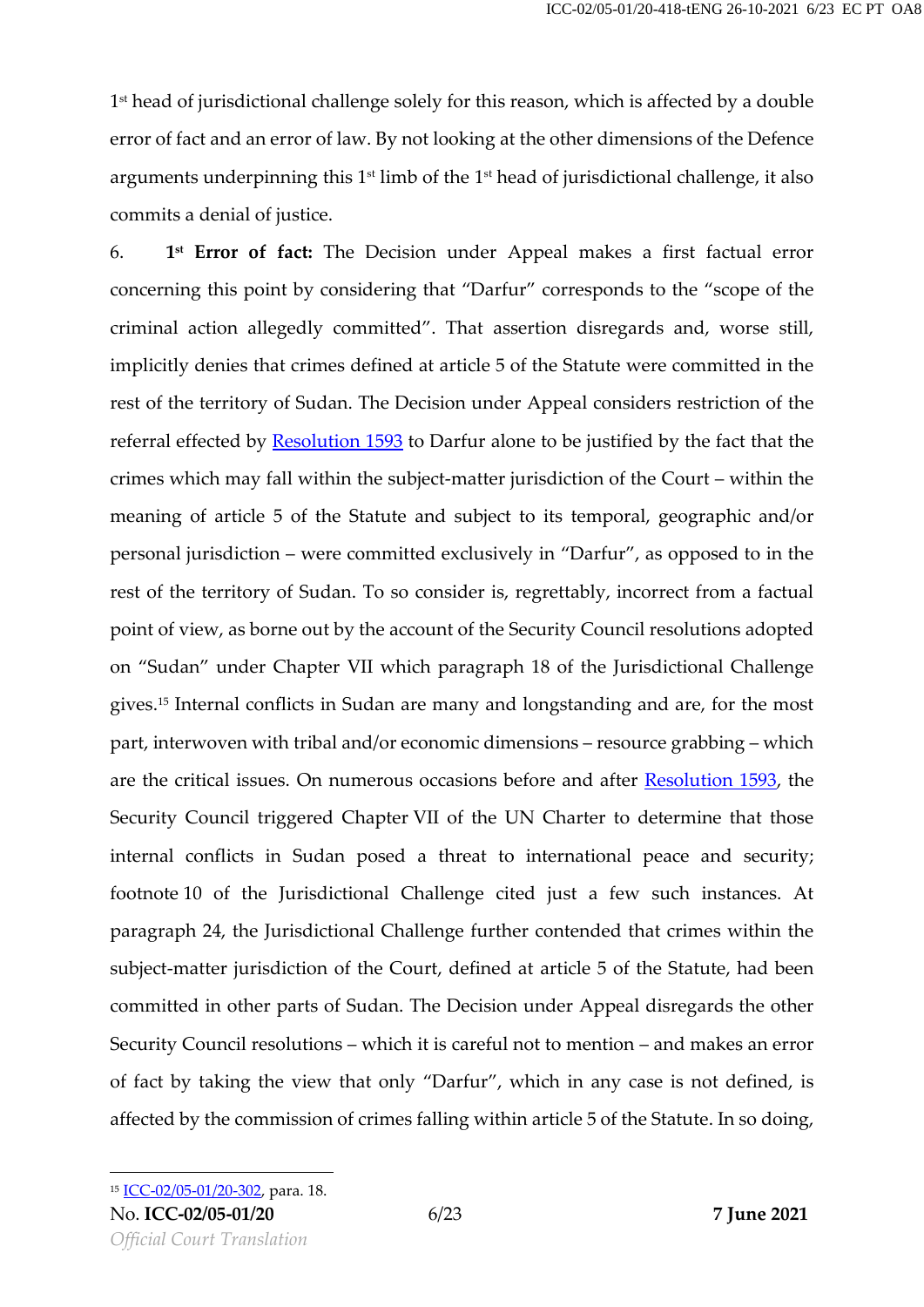it denies the suffering endured by the victims of such crimes in the other regions of Sudan for the sole purpose of justifying the jurisdiction conferred on the Court as being limited to "Darfur" alone.

7. **2** 2<sup>nd</sup> **Error of fact:** The Decision under Appeal makes a further factual error in construing the Defence submissions as propounding that a "situation" must necessarily encompass a geographic area corresponding to the territory of a State, whereas the Defence was arguing that, when it comes to a referral pursuant to article 13(b) of the Statute, the "situation" referred must correspond to the geographic area of the "situation" under Chapter VII of the Charter. And yet the precise nature and scope of the Defence's submission in this regard were made abundantly clear at paragraph 23 of the Jurisdictional Challenge. <sup>16</sup> The Decision under Appeal erred in law by misrepresenting the Defence's argument.

8. **Error of law:** The Decision under Appeal made a further error of law by not affording consideration to the Defence submissions on the etymology and the meaning of the word "situation" in the *travaux préparatoires* of the Court's Statute adverted to at paragraphs 22 to 24 of the Jurisdictional Challenge. <sup>17</sup> Therein the Defence recalled that the word "matter" in the draft Statute prepared by the International Law Commission $^{18}$  had been replaced with the word "situation", $^{19}$  instead of using the word "case", so as to safeguard the Court's independence. <sup>20</sup> The restriction of the Security Council's power to referral of a "situation" under Chapter VII of the Charter, rather than to one or more cases directed at individuals or to any other particular "sub-situation" within a "situation" under Chapter VII, constituted an essential guarantee aimed at shielding the judicial independence of the Court from the Security

<sup>16</sup> [ICC-02/05-01/20-302,](https://www.legal-tools.org/doc/u05ku9/pdf) para. 23.

<sup>&</sup>lt;sup>17</sup> [ICC-02/05-01/20-302,](https://www.legal-tools.org/doc/u05ku9/pdf) paras. 22-24.

<sup>&</sup>lt;sup>18</sup> Report of the International Law Commission on the work of its forty-sixth session, 2 May-22 June 1994, document A/49/10, p. 85: "Article 23 (1) envisages that the Security Council would refer to the Court a 'matter', that is to say, a situation to which Chapter VII of the Charter applies."

<sup>&</sup>lt;sup>19</sup> [Doc. A/AC.249/CRP.5:](https://www.legal-tools.org/doc/268ae1/pdf) Proceedings of the Preparatory Committee during the Period 25 March-12 April 1996, D. Trigger Mechanism, 8 April 1996, para. 19.

<sup>&</sup>lt;sup>20</sup> [Doc. A/AC.249/CRP.5:](https://www.legal-tools.org/doc/268ae1/pdf) Proceedings of the Preparatory Committee during the Period 25 March-12 April 1996, D. Trigger Mechanism, 8 April 1996, para. 19; [Doc. A/CONF.183/SR.3:](https://www.legal-tools.org/doc/313a47/pdf) Summary of the Records of the 3rd Plenary Meeting held on 16 June 1998 - Costa Rica, 20 November 1998, para. 75.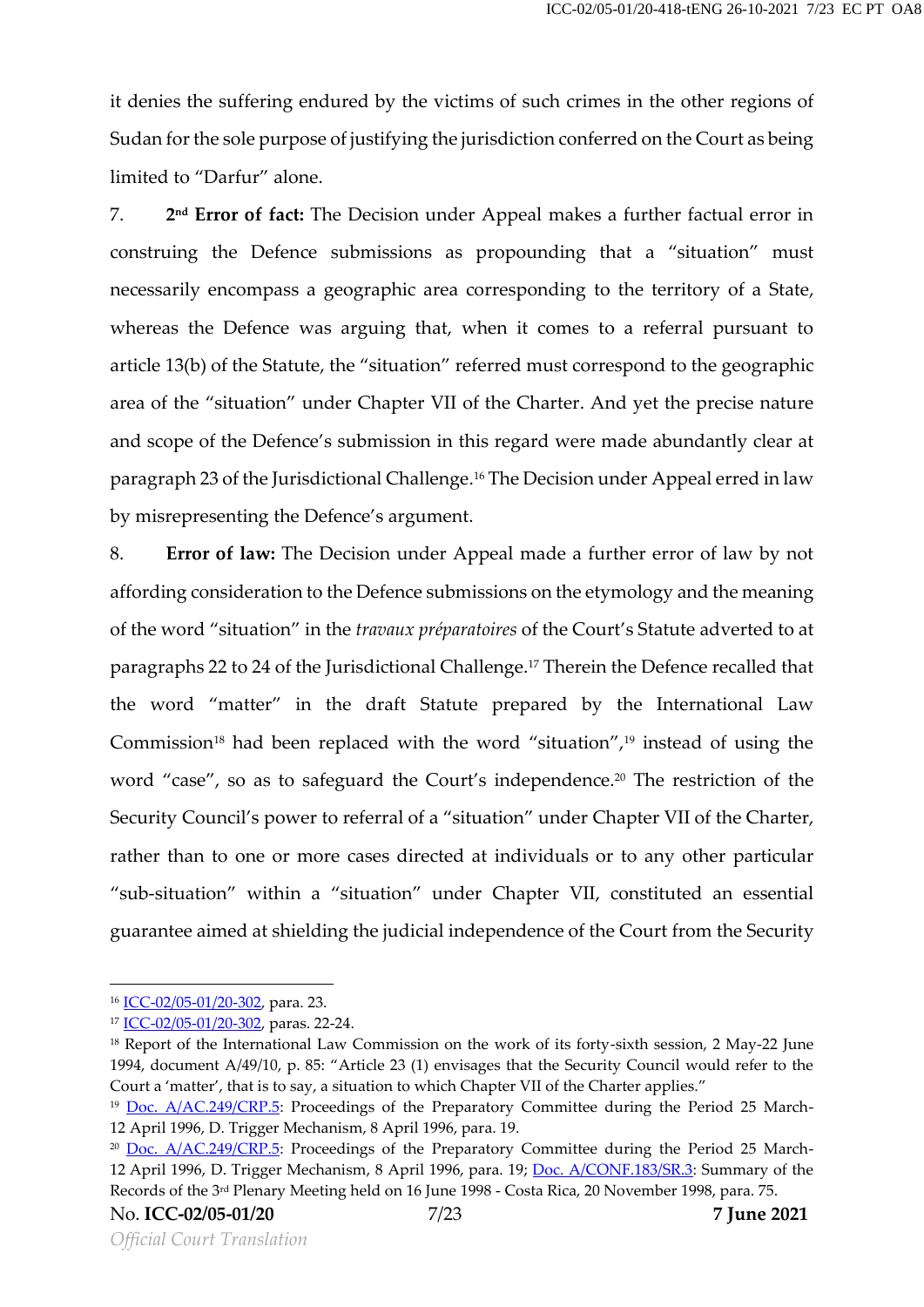Council as political organ. The Decision under Appeal does not look at or make any mention of this second line of argument underpinning the 1<sup>st</sup> limb of the 1<sup>st</sup> head of jurisdictional challenge. Instead, it asserts, but is unable to draw on any previous decisions or authority, that a "situation" is defined by "**the scope of the criminal action allegedly committed within it**". <sup>21</sup> In so doing, the Decision makes an error of law by relying on a definition of "situation" in the sense of article 13(b) of the Statute that disregards the *travaux préparatoires*, dispenses as a result with the foremost guarantee of the judicial independence of the Court vis-à-vis the United Nations Security Council and is, above all, manifestly erroneous in that the "scope of the criminal action" defines a case, not a situation, as the Court held very early on:

Situations […] are generally defined in terms of temporal, territorial and in some cases personal parameters [...]. Cases [are defined in terms of] specific incidents during which one or more crimes within the jurisdiction of the Court seem to have been committed by one or more identified suspects [...].<sup>22</sup>

By considering that a "situation" is defined by "**the scope of the criminal action allegedly committed within it**", <sup>23</sup> the Decision under Appeal therefore makes a manifest error of law in confusing the ambit of a situation with that of a case. This manifest error of law confirms the Defence's fears about the need to confine the power of the Security Council to referral of a "situation" proper, as opposed to referral of a "case", so as to safeguard the Court's independence. 24

9. **Denial of justice:** This error of law also constitutes a denial of justice in that the Decision under Appeal dismisses the Defence's arguments out of hand – on the sole basis, irrelevant and uncontested, of the difference between a State and a situation – and for no reason. The Defence recalls that in its OA5 Judgment the Honourable Appeals Chamber stated that "Chambers of the Court must indicate **with sufficient clarity** the grounds on which they base their decisions. **This duty is an element of the broader right to a fair trial** […]" [Emphasis added]. <sup>25</sup> In that Judgment, the

<sup>21</sup> [ICC-02/05-01/20-391,](https://www.legal-tools.org/doc/lg5nag/pdf) para. 27.

<sup>&</sup>lt;sup>22</sup> [ICC-01/04-101-tEN,](https://www.legal-tools.org/doc/2fe2fc/pdf) para. 65; [ICC-01/04-01/06-1-Corr-Red,](https://www.legal-tools.org/doc/af6679/pdf) para. 21; [ICC-01/04-02/06-20-Anx2,](https://www.legal-tools.org/doc/d68b07/pdf) para. 21; [ICC-01/04-01/10-1,](https://www.legal-tools.org/doc/04d4fa/pdf) para. 4.

<sup>23</sup> [ICC-02/05-01/20-391,](https://www.legal-tools.org/doc/lg5nag/pdf) para. 27.

<sup>&</sup>lt;sup>24</sup> [ICC-02/05-01/20-302,](https://www.legal-tools.org/doc/u05ku9/pdf) paras. 23-24.

<sup>25</sup> [ICC-02/05-01/20-236 OA5,](https://www.legal-tools.org/doc/g16gd1/pdf) para. 1.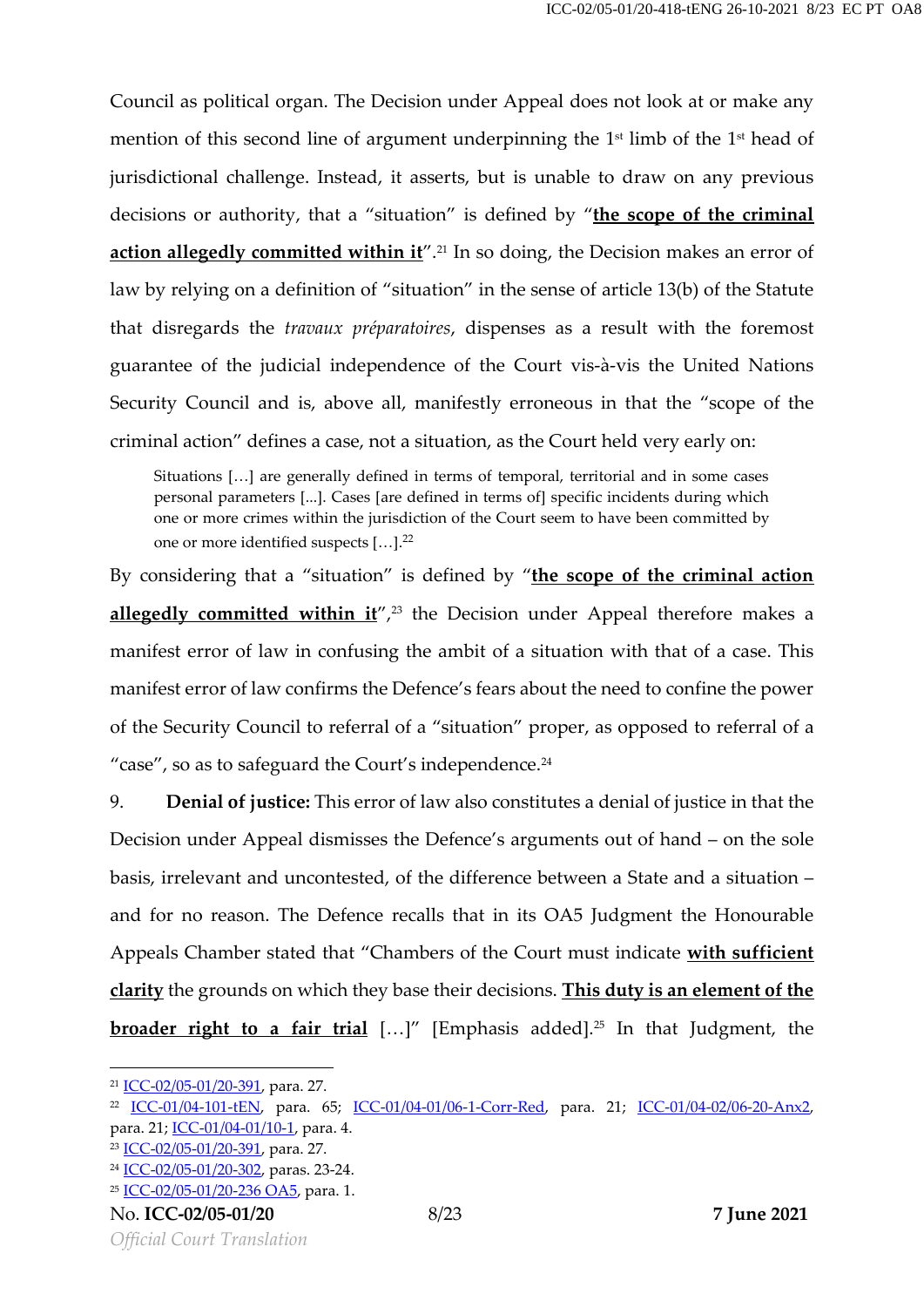Honourable Appeals Chamber dismissed the Defence appeal on the basis that the decisions, whose lack of reasoning was challenged, were two oral decisions on "relatively minor" procedural matters.<sup>26</sup> By contrast, there is much at stake in the adjudication of the Jurisdictional Challenge and hence the Defence arguments, cast aside and unaddressed by the Decision under Appeal, needed to be examined and be the subject of a fully reasoned decision, irrespective of that decision's outcome. By dismissing those arguments out of hand and for no reason, the Decision under Appeal runs counter to the Honourable Appeals Chamber's holding in its OA5 judgment and commits a denial of justice which, on top of the two errors of fact and the error of law previously set out, and thus goes to invalidate the determination made in the Decision under Appeal on the  $1$ <sup>st</sup> limb of the  $1$ <sup>st</sup> head of jurisdictional challenge raised on the basis of article 13(b) of the Statute.

## **2 nd Ground of appeal – Error of fact and law and denial of justice concerning the 2 nd limb of the 1 st head of jurisdictional challenge which is based on the connection between articles 13 and 115(b) of the Statute**

10. **The Challenge:** At paragraphs 33 to 43 of the Jurisdictional Challenge, the Defence submitted that [Resolution](https://www.legal-tools.org/doc/4b208f/pdf) 1593 was further inconsistent with article 13(b) of the Statute in that it decided, at paragraph 7, "that none of the expenses incurred in connection with the referral including expenses related to investigations or prosecutions in connection with that referral, shall be borne by the United Nations". The Defence pointed out that, pursuant to the chapeau of article 13 of the Statute, "[t]he Court may exercise its jurisdiction with respect to a crime referred to in article 5" in each of the three scenarios defined in subparagraphs (a), (b) and (c), but must do so "**in accordance with the provisions of this Statute**" [Emphasis added]. <sup>27</sup> It contended that, like any other article, article 115(b) of the Statute, which provides for the Court to be funded from "[f]unds provided by the United Nations, subject to the approval of the General Assembly, **in particular in relation to the expenses incurred due to** 

<sup>26</sup> [ICC-02/05-01/20-236 OA5,](https://www.legal-tools.org/doc/g16gd1/pdf) para. 15.

<sup>27</sup> [ICC-02/05-01/20-302,](https://www.legal-tools.org/doc/u05ku9/pdf) para. 40.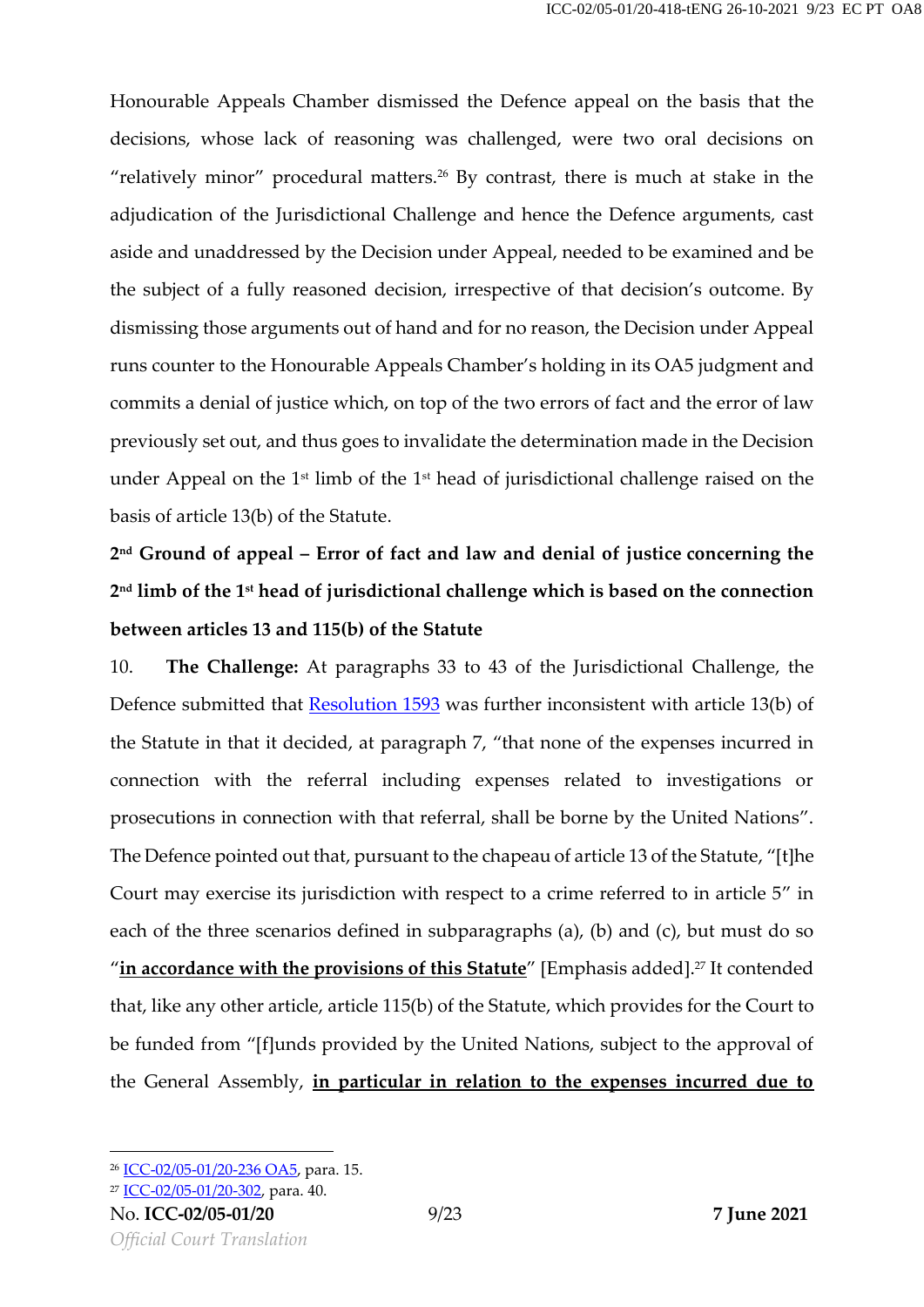**referrals by the Security Council**" [Emphasis added], belongs to the "provisions of this Statute" to which article 13 makes reference and that compliance with article 115(b) is part of the judicial remit of the Honourable Chambers of the Court under articles  $39(2)(a)$  and  $119(1)$ .<sup>28</sup> The Defence concluded therefrom that the fact that paragraph 7 of [Resolution](https://www.legal-tools.org/doc/4b208f/pdf) 1593 is inconsistent with article 115(b) of the Statute on two counts − (i) by not funding the Court's activities in connection with the referral it effects; and (ii) by not raising the matter before the General Assembly of the United Nations<sup>29</sup> − entails that [Resolution](https://www.legal-tools.org/doc/4b208f/pdf) 1593 could not constitute a resolution authorizing the Court to exercise its jurisdiction "**in accordance with the provisions of this**  Statute<sup>"</sup> as article 13(b) of the Statute requires<sup>30</sup> and that to regard it as such would in addition violate the right of Mr Ali Muhammad Ali Abd-Al-Rahman, under article 67(1) of the Statute, to a hearing that complies with the provisions of the Statute, article 115(b) included.<sup>31</sup> The Defence concluded that, given that it is inconsistent with article 115(b) of the Statute, [Resolution](https://www.legal-tools.org/doc/4b208f/pdf) 1593 could not confer jurisdiction on the Court in connection with the Situation in Darfur or in Sudan and that, absent an alternative head of jurisdiction under article 13(a) or 13(c) – ruled out by article 12(2) of the Statute – the Court therefore lacks jurisdiction to prosecute in Sudan. <sup>32</sup> The Defence refers to paragraphs 33 to 43 of the Jurisdictional Challenge for the particulars of its submissions on this 2nd head of jurisdictional challenge.

11. **The Decision:** At paragraphs 28 to 30, the Decision under Appeal rejects from the outset the Defence arguments on this second head of jurisdictional challenge for being redundant given the Defence's previous requests concerning article 115(b) of the Statute. <sup>33</sup> The Decision under Appeal goes so far as to "strongly censo[r]" the Defence for reiterating arguments on the subject which were previously rejected. <sup>34</sup> It is the Defence's submission that the Decision under Appeal has addressed this 2nd limb of

<sup>28</sup> [ICC-02/05-01/20-302,](https://www.legal-tools.org/doc/u05ku9/pdf) paras. 35-37.

<sup>29</sup> [ICC-02/05-01/20-302,](https://www.legal-tools.org/doc/u05ku9/pdf) para. 38.

<sup>&</sup>lt;sup>30</sup> [ICC-02/05-01/20-302,](https://www.legal-tools.org/doc/u05ku9/pdf) para. 40.

<sup>&</sup>lt;sup>31</sup> [ICC-02/05-01/20-302,](https://www.legal-tools.org/doc/u05ku9/pdf) para. 41.

<sup>32</sup> [ICC-02/05-01/20-302,](https://www.legal-tools.org/doc/u05ku9/pdf) para. 43.

<sup>33</sup> [ICC-02/05-01/20-10;](https://www.legal-tools.org/doc/ah4nwe/pdf) [ICC-02/05-01/20-105;](https://www.legal-tools.org/doc/ur6dp7/pdf) [ICC-02/05-01/20-113;](https://www.legal-tools.org/doc/iaqkvu/pdf) [ICC-02/05-01/20-165-tENG.](https://www.legal-tools.org/doc/f4tcn0/)

<sup>34</sup> [ICC-02/05-01/20-391,](https://www.legal-tools.org/doc/lg5nag/pdf) para. 29.

No. **ICC-02/05-01/20** 10/23 **7 June 2021**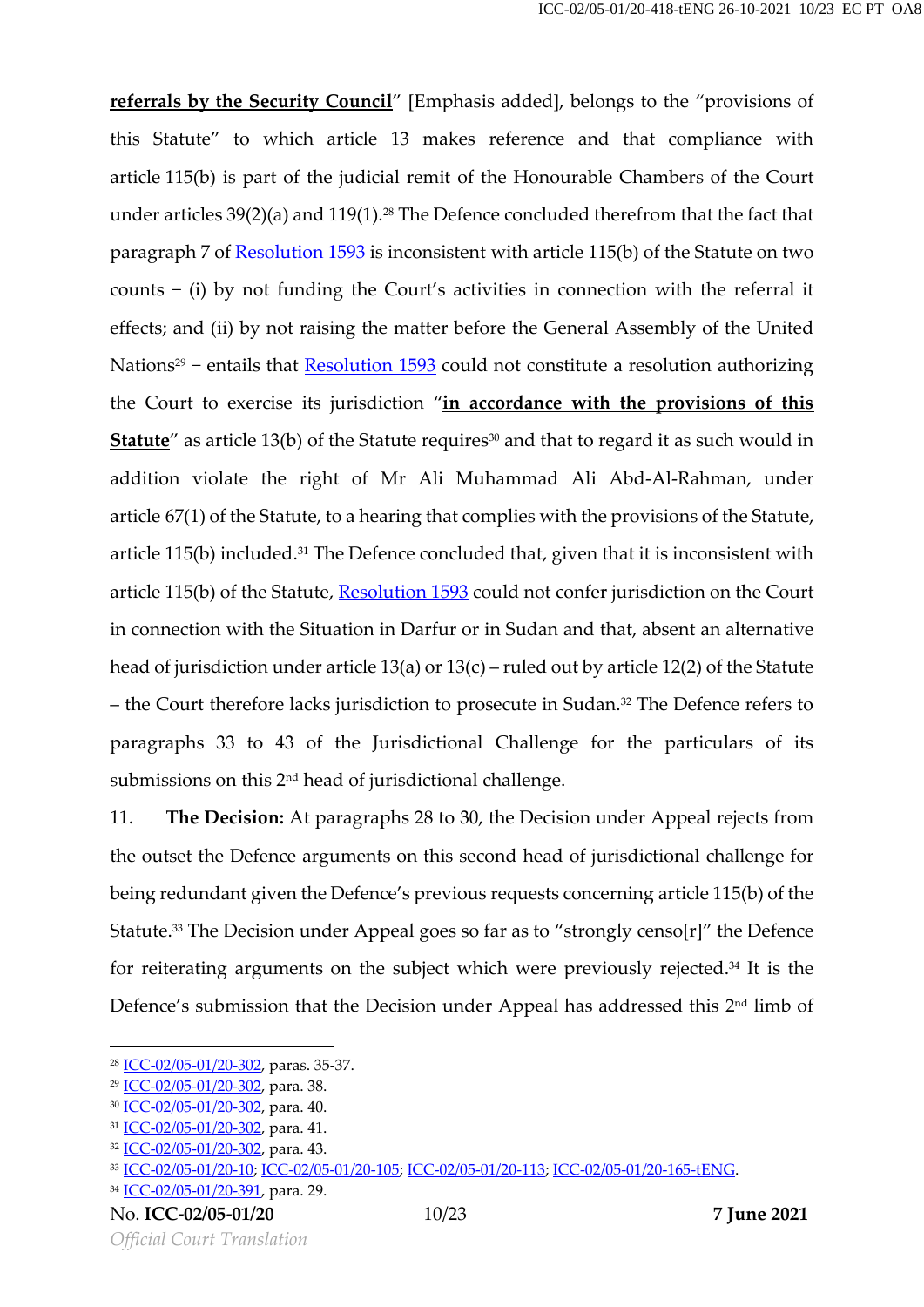the 1 st head of jurisdictional challenge in such a way as to be affected by error of fact and error of law and to constitute a denial of justice.

12. The Defence further submits that the Decision under Appeal's "censor[ing]" of that argument is inconsistent with and a violation of the independence and freedom of the Defence under article 6(1) of the Code of Professional Conduct for counsel (CPCC) and contributes, with other reasons in the Decision under Appeal, to a perception of partiality and bias on the part of the Honourable Pre-Trial Chamber II against the Defence, which, if established, would violate the right of Mr Ali Muhammad Ali Abd-Al-Rahman to an impartial hearing under article 67(1) of the Statute. Other such reasons in the Decision under Appeal include the one which appears at paragraph 24 and levels an accusation of bad faith at the Defence ("dubious in terms of good faith") for having drawn conclusions from, without calling into question, the agreement on the facts reached with the Office of the Prosecutor ("OTP") regarding the non-international character of the ongoing armed conflict in Sudan. 35 The Defence does not see how drawing conclusions from that agreement without calling it into question could be cast as bad faith. To discern bad faith where the Defence has done nothing more than draw conclusions, in good faith, from the agreement reached with the OTP contributes, together with the unfounded accusation of redundancy, to a perception of bias and lack of impartiality towards the Defence. For the limited needs of the present appeal, the Defence will confine itself to expressing its disappointment and will not rely on this matter as a ground of appeal; regarding this point, it refers to its oral observations made pursuant to rule 122(3) of the RPE. 36

13. **Error of fact:** The rejection of the 2<sup>nd</sup> limb of the 1<sup>st</sup> head of jurisdictional challenge is affected by error of fact in that it misapprehends the object, nature, substance and scope of the Defence submissions. Unlike its earlier requests to which the Decision under Appeal refers, the object of the Defence submissions on article 115(b) of the Statute contained in the Jurisdictional Challenge was not to move

<sup>35</sup> [ICC-02/05-01/20-391,](https://www.legal-tools.org/doc/lg5nag/pdf) para. 24.

<sup>36</sup> [ICC-02/05-01/20-T-007-Red-FRA,](https://www.legal-tools.org/doc/0wkm5y/pdf) p. 14, line 19 to p. 18, line 4.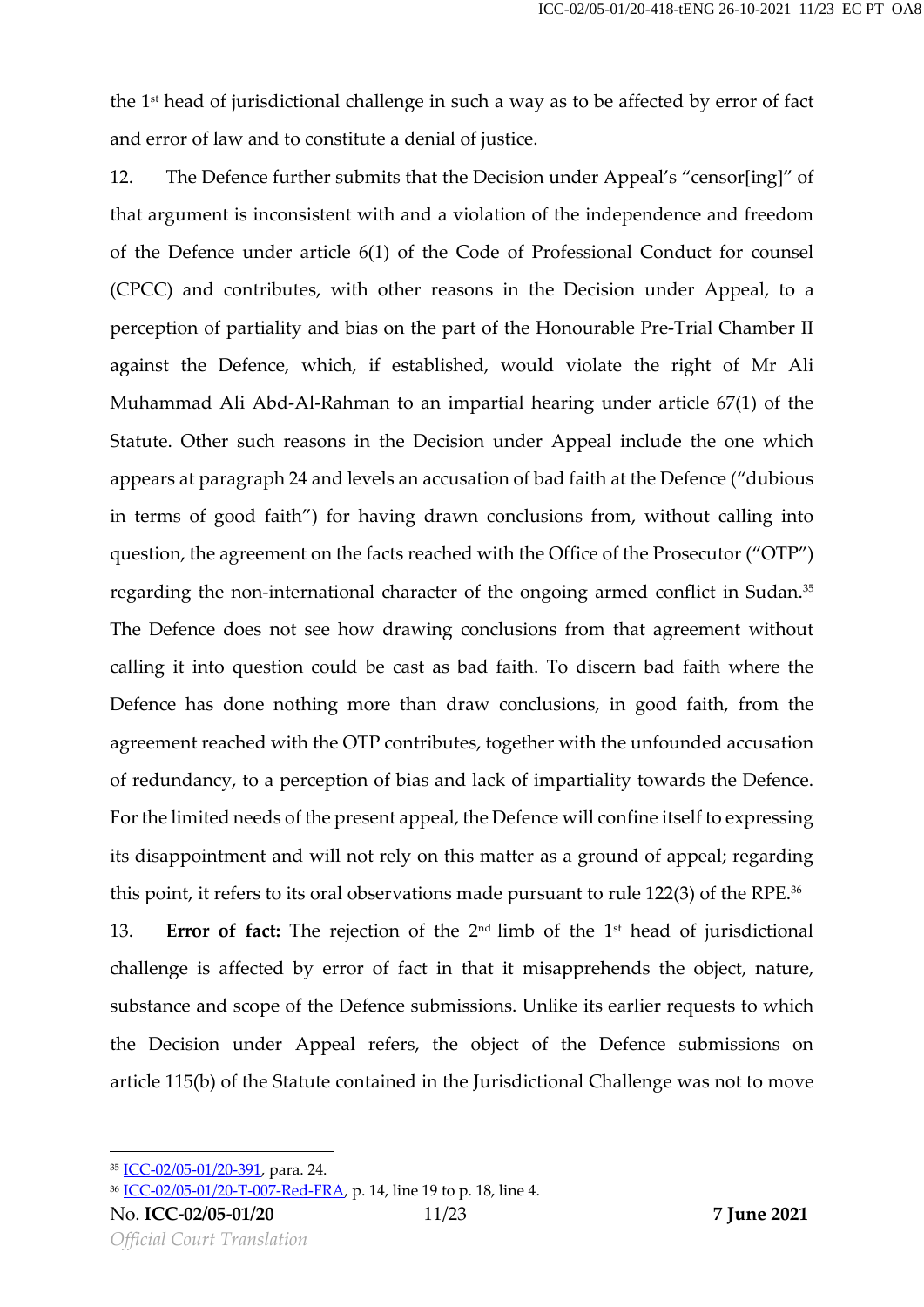the Court to make a request for the arrears in contributions from the UN under article 115(b) of the Statute in connection with the Situation in Darfur to be paid. The Defence submissions did nothing more than draw conclusions from the aforementioned violation of article 115(b), on two counts, by paragraph 7 of [Resolution](https://www.legal-tools.org/doc/4b208f/pdf) 1593 as regards its legality vis-à-vis the Statute, and concluded that the resolution could not be a resolution that, under article 13 of the Statute, confers jurisdiction on the Court "in accordance with the provisions of this Statute". This difference in object (a determination of lack of jurisdiction, not a request for payment of outstanding contributions), in nature (ground for challenging jurisdiction pursuant to article 19(2) of the Statute, not simply a request), in substance (challenge to the Court's jurisdiction, not a request for funding) and in scope (for jurisdiction to be declined and prosecutions to end, not solely for a violation of the Statute to be found) was made explicit at paragraph 34 of the Jurisdictional Challenge. The Decision under Appeal paid no attention to those differences and seized on the reference to article 115(b) of the Statute − a feature common to the previous requests for payment of outstanding financial contributions and to the  $2<sup>nd</sup>$  limb of the  $1<sup>st</sup>$  head of jurisdictional challenge – so as to reject from the outset that 2nd limb out of hand and to censure the Defence. In so doing, it made an error of fact by misapprehending the object, nature, substance and scope of the  $2<sup>nd</sup>$  limb of the  $1<sup>st</sup>$  head of jurisdictional challenge.

14. **Error of law:** The Decision under Appeal also made an error of law at paragraph 28 by marking article 115 of the Statute out as a statutory provision which is the preserve of the Assembly of States Parties and outside the judicial remit of the Court. <sup>37</sup> The Defence had expressly stated why article 115(b) of the Statute was not excluded from the judicial oversight of legality vis-à-vis the Statute with which the Honourable Chambers are tasked by articles 39(2)(a) and 119(1) of the Statute combined. <sup>38</sup> The Decision under Appeal summarily sweeps these arguments aside,

<sup>37</sup> [ICC-02/05-01/20-391,](https://www.legal-tools.org/doc/lg5nag/pdf) para. 28.

<sup>38</sup> [ICC-02/05-01/20-302,](https://www.legal-tools.org/doc/u05ku9/pdf) paras. 35-37.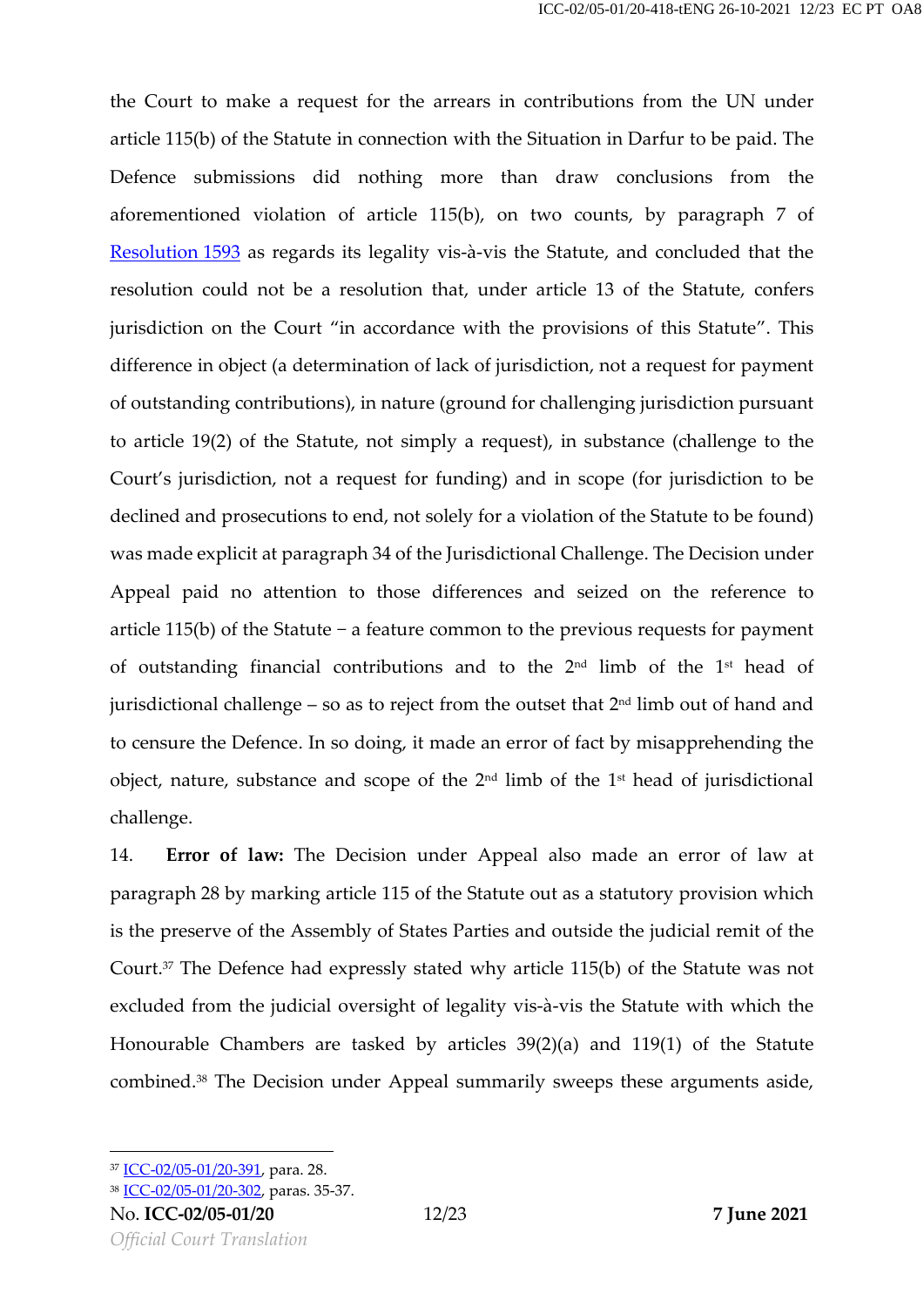leaving them unaddressed, for the following reasons: (i) "the Defence has no legal standing to either evaluate nor provide recommendations regarding the Court's financial management"; (ii) "there is no basis for the Chamber to engage in the financial matters of the Court"; and (iii) "the judiciary cannot play any role in the budgetary process, let alone in the negotiation of any financial agreements". These reasons address the earlier Defence requests under article 115(b) for funding from the UN. They are irrelevant to a consideration of the impact of the lack of funding on the legality of [Resolution](https://www.legal-tools.org/doc/4b208f/pdf) 1593 vis-à-vis article 13 of the Statute and on the jurisdiction of the Court. The Honourable Pre-Trial Chamber II was no longer being asked "to engage in the financial matters of the Court" or to "play any role in the budgetary process", but rather to discharge its judicial remit under article 19 of the Statute by finding a violation of article 115(b) of the Statute and accordingly drawing conclusions on the legality of [Resolution](https://www.legal-tools.org/doc/4b208f/pdf) 1593 under article 13 of the Statute and on the jurisdiction of the Court. The article 13 condition that the Court exercise its jurisdiction "in accordance with the provisions of this Statute" and the article 67(1) condition that Mr Ali Muhammad Ali Abd-Al-Rahman be heard "having regard to the provisions of this Statute" permit of no exception regarding article 115(b) of the Statute. By declining to exercise that jurisdiction on the basis that article 115(b) of the Statute fell outside of it, the Decision under Appeal therefore made an error of law.

15. **Denial ofjustice:** Like the previous error of law invalidating the Decision under Appeal in respect of the 1<sup>st</sup> head of jurisdictional challenge, this error of law also constitutes a denial of justice in that the Decision under Appeal dismisses the Defence arguments out of hand – for the sole and erroneous reason of their supposed redundancy given the previous Defence requests – and for no reason. By dismissing those arguments out of hand and for no reason, the Decision under Appeal runs counter to the Honourable Appeals Chamber's holding in its OA5 judgment and commits a denial of justice which, on top of the errors of fact and of law previously set out, thus goes to invalidate the determination made in the Decision under Appeal on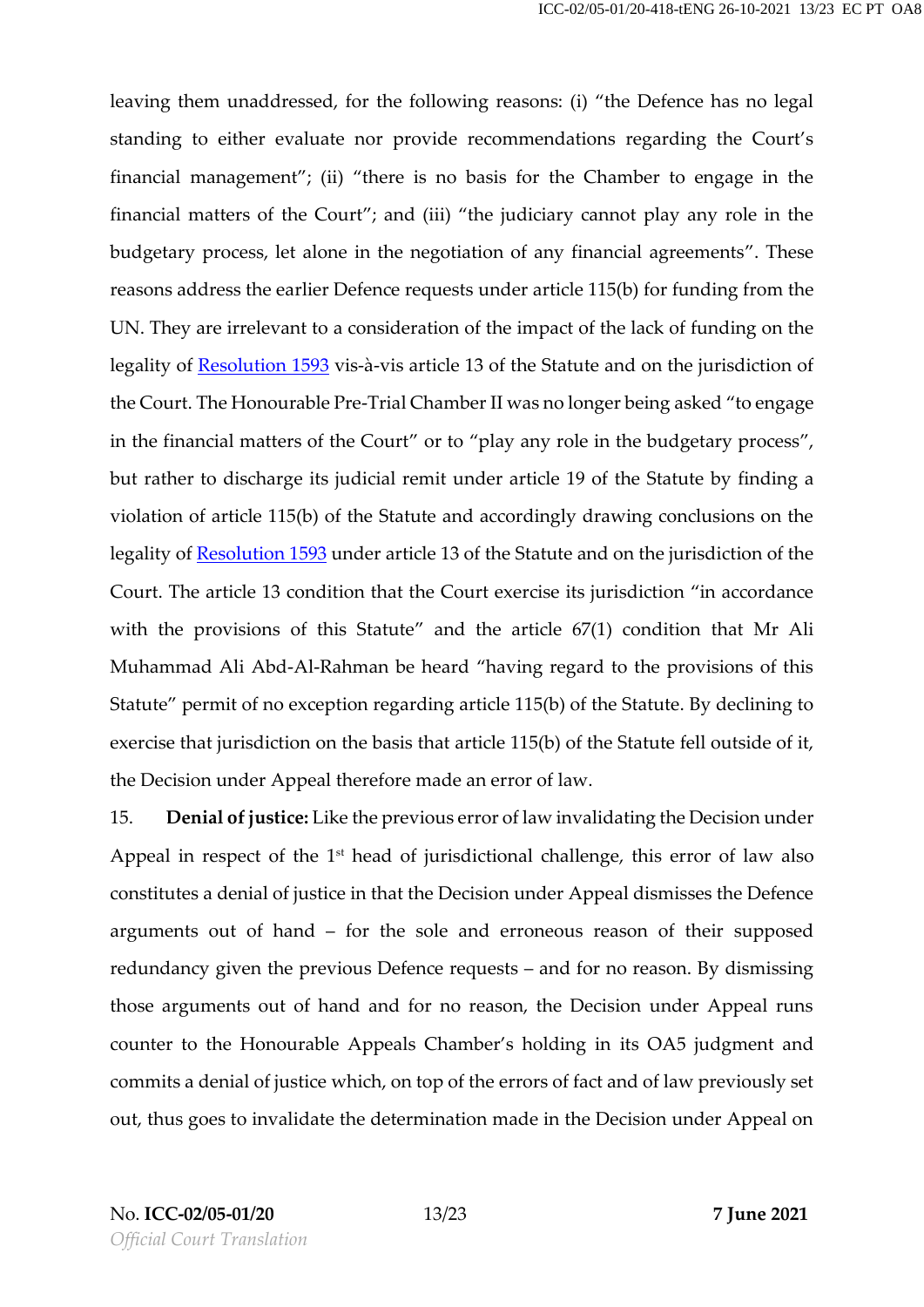the 2nd limb of the 1st head of jurisdictional challenge raised on the basis of article 115(b) of the Statute.

# **3 rd Ground of appeal – Error of fact and of law and denial of justice concerning the 3 rd limb of the 1 st head of jurisdictional challenge which is based on the connection between articles 2 and 13 of the Statute**

16. **The Challenge:** At paragraphs 44 to 52 of its Jurisdictional Challenge, the Defence submitted that **[Resolution](https://www.legal-tools.org/doc/4b208f/pdf) 1593** ceased to be operative as a result of the withdrawal of the United Nations Mission in Darfur (UNAMID) and its replacement by the United Nations Mission in the Sudan (UNITAMS) – with no mandate to support the Court's operations<sup>39</sup> – which were decided by Resolution 2524 of 3 June 2020<sup>40</sup> and Resolution 2559 of 22 December 2020<sup>41</sup> and which took effect as at 31 December 2020. 42 The Defence relied on articles 2 and 87(6) of the Statute and the relevant provisions of the "Negotiated Relationship Agreement between the International Criminal Court and the United Nations" ("[UN-ICC Agreement](https://www.icc-cpi.int/NR/rdonlyres/916FC6A2-7846-4177-A5EA-5AA9B6D1E96C/0/ICCASP3Res1_English.pdf)"), in particular articles 3, 10(1) and 18(1) thereof. <sup>43</sup> The Defence argued that, like the violation of article 115(b) of the Statute raised in support of the  $2^{\text{nd}}$  limb of the  $1^{\text{st}}$  head of jurisdictional challenge, the withdrawal of all UN logistical or security support indispensable to the Court's operations in Sudan constituted a violation of article 2 of the Statute and the [UN-ICC](https://www.icc-cpi.int/NR/rdonlyres/916FC6A2-7846-4177-A5EA-5AA9B6D1E96C/0/ICCASP3Res1_English.pdf)  [Agreement,](https://www.icc-cpi.int/NR/rdonlyres/916FC6A2-7846-4177-A5EA-5AA9B6D1E96C/0/ICCASP3Res1_English.pdf) entailing *inter alia* that [Resolution](https://www.legal-tools.org/doc/4b208f/pdf) 1593 could no longer be described as a Security Council resolution allowing the Court to exercise its jurisdiction under article 13 of the Statute "in accordance with the provisions of this Statute". By the same token as before, the Defence concluded that, absent an alternative head of jurisdiction under article 13(a) or 13(c) – which article 12(2) of the Statute rules out – the Court no longer had jurisdiction to prosecute in Sudan on the basis of [Resolution](https://www.legal-tools.org/doc/4b208f/pdf) 1593, which no longer met the criteria of article 13 of the Statute. <sup>44</sup> The Defence refers to paragraphs

<sup>39</sup> Security Council Report, *[What's in Blue](https://www.securitycouncilreport.org/whatsinblue/2020/06/resolutions-on-the-un-au-hybrid-operation-in-darfur-unamid-and-the-establishment-of-a-follow-on-mission.php)*, 3 June 2020.

<sup>40</sup> United Nations Security Council, [Resolution 2524,](https://undocs.org/en/S/RES/2524(2020)) 3 June 2020.

<sup>&</sup>lt;sup>41</sup> United Nations Security Council, [Resolution 2559,](https://undocs.org/en/S/RES/2559(2020)) 22 December 2020.

<sup>42</sup> [ICC-02/05-01/20-302,](https://www.legal-tools.org/doc/u05ku9/pdf) para. 46.

<sup>43</sup> [ICC-02/05-01/20-302,](https://www.legal-tools.org/doc/u05ku9/pdf) para. 45.

<sup>44</sup> [ICC-02/05-01/20-302,](https://www.legal-tools.org/doc/u05ku9/pdf) para. 43.

No. **ICC-02/05-01/20** 14/23 **7 June 2021**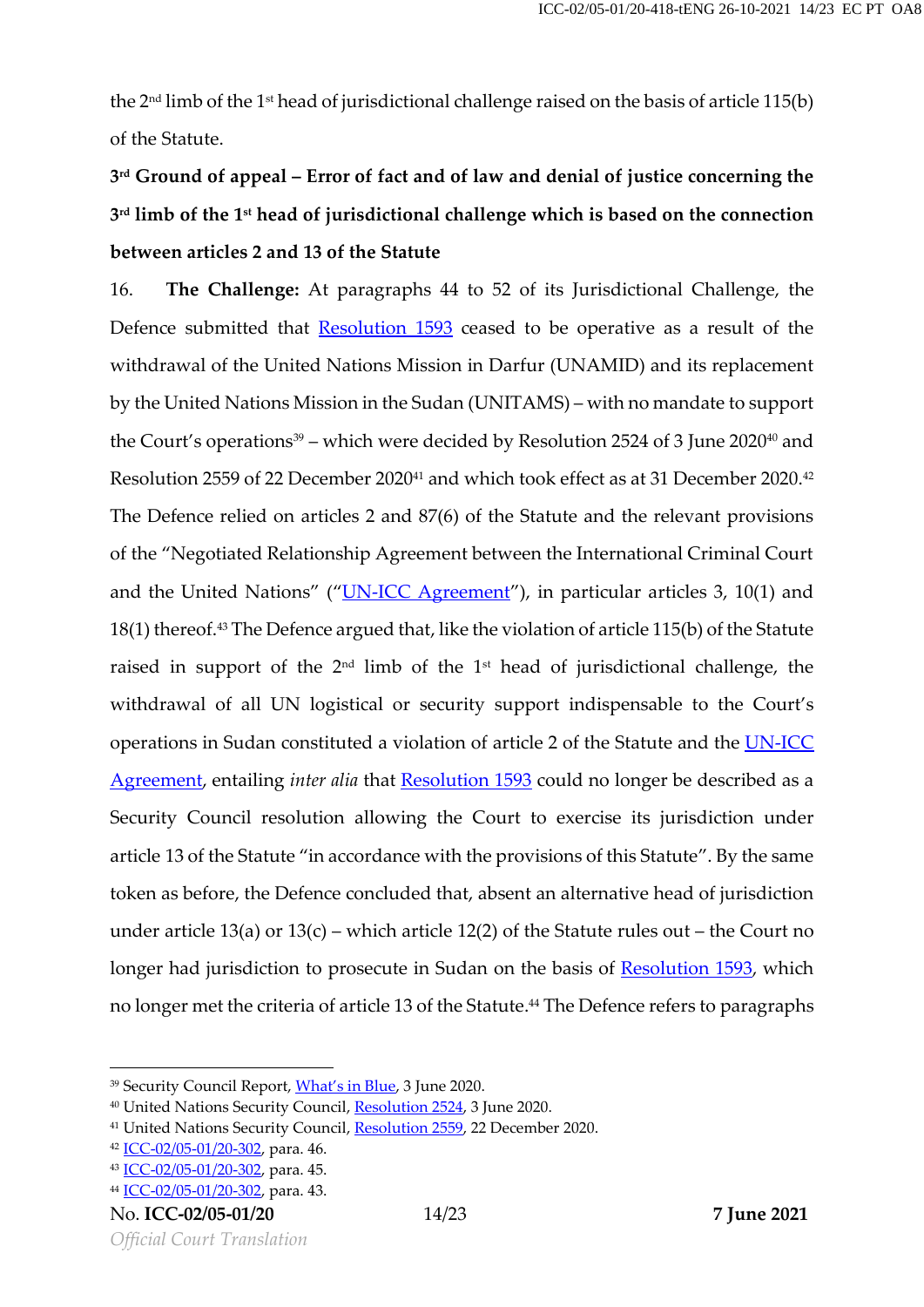$44$  to 52 of the Jurisdictional Challenge for the particulars of its submissions on this  $3^{\rm rd}$ limb of the 1 st head of jurisdictional challenge.

17. **The Decision:** At paragraphs 31 to 35, the Decision under Appeal gives a bizarre summary of the Defence submissions underpinning this 3<sup>rd</sup> head of jurisdictional challenge as suggesting that **[Resolution](https://www.legal-tools.org/doc/4b208f/pdf) 1593** was replaced by [Resolution](http://undocs.org/fr/S/RES/2559(2020)) 2559, whereas the Defence never made any such submission, be it in the Jurisdictional Challenge or in any other filing.<sup>45</sup> The Decision under Appeal relies on a quotation from the decision of the Honourable Presidency on the Defence request made pursuant to article 115(b) − "issues concerning the general administration of the Court, including in matters of diplomatic relations, do not give rise to an entitlement to a remedy for parties in the proceedings" <sup>46</sup> − to decline to entertain the substance of the Defence's arguments on the 3<sup>rd</sup> limb of the 1st head of jurisdictional challenge.<sup>47</sup> The Decision under Appeal confines itself to refuting the idea that the Security Council may cancel a previous referral effected pursuant to article 13(b) of the Statute, <sup>48</sup> and does so by adverting to the limits which article 16 of the Statute places on the Security Council's powers to suspend such a referral. <sup>49</sup> None of these aspects belonged or held the slightest relevance to an examination of the Defence arguments underpinning the  $3^{\rm rd}$  limb of the  $1^{\rm st}$  head of jurisdictional challenge, which were limited to submitting that, as a result of the termination of logistical and security support for the Court's activities in Sudan, [Resolution](https://www.legal-tools.org/doc/4b208f/pdf) 1593 no longer met the criterion of article 13 of the Statute relating to the exercise of the jurisdiction of the Court "in accordance with the provisions of this Statute", specifically article 2 thereof. It is the Defence's submission that the Decision under Appeal has addressed this 3<sup>rd</sup> limb of the 1<sup>st</sup> head of jurisdictional challenge in such a way as to be affected by error of fact and error of law and to constitute a denial of justice.

<sup>45</sup> [ICC-02/05-01/20-391,](https://www.legal-tools.org/doc/lg5nag/pdf) para. 31.

<sup>46</sup> [ICC-02/05-01/20-391,](https://www.legal-tools.org/doc/lg5nag/pdf) para. 31, referring to [ICC-02/05-01/20-180,](https://www.legal-tools.org/doc/bq4wwf/pdf) para. 4.

<sup>47</sup> [ICC-02/05-01/20-391,](https://www.legal-tools.org/doc/lg5nag/pdf) para. 32.

<sup>48</sup> [ICC-02/05-01/20-391,](https://www.legal-tools.org/doc/lg5nag/pdf) para. 33.

<sup>49</sup> [ICC-02/05-01/20-391,](https://www.legal-tools.org/doc/lg5nag/pdf) para. 34.

No. **ICC-02/05-01/20** 15/23 **7 June 2021**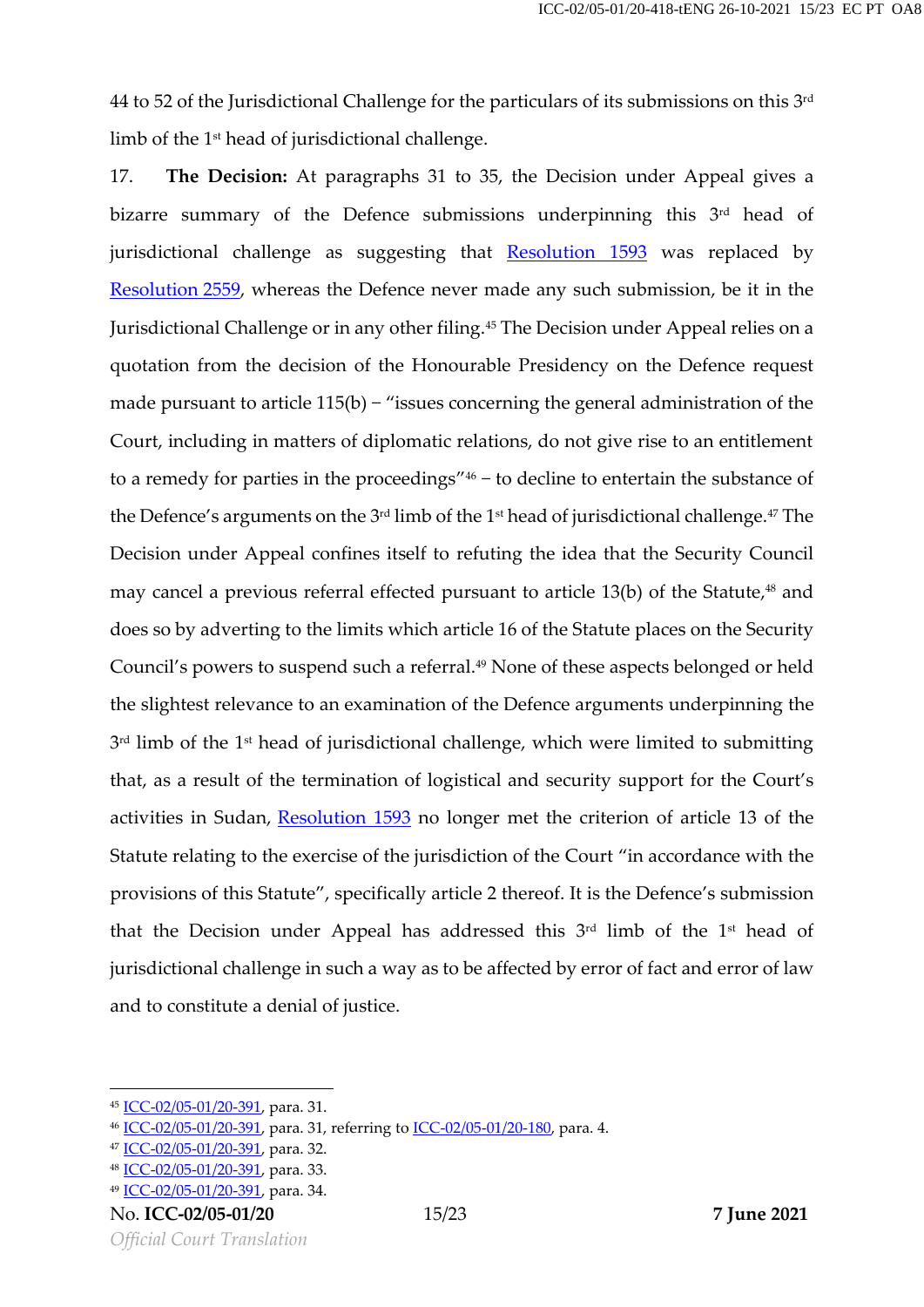18. **Error of fact:** In the first place, the Decision under Appeal makes an error of fact by misapprehending the nature and substance of the Defence submissions underpinning the 3<sup>rd</sup> head of jurisdictional challenge. At no point did the Defence claim that [Resolution](http://undocs.org/fr/S/RES/2559(2020)) 1593 had been "replaced" by Resolution 2559 or by any other instrument, or that the Security Council had deliberately brought the referral of the Situation in Darfur effected by [Resolution](https://www.legal-tools.org/doc/4b208f/pdf) 1593 to an end. All that the Defence was arguing was that the termination of logistical and security support to the Court's operations in Sudan was inconsistent with article 2 of the Statute and the [UN-ICC](https://www.icc-cpi.int/NR/rdonlyres/916FC6A2-7846-4177-A5EA-5AA9B6D1E96C/0/ICCASP3Res1_English.pdf)  [Agreement](https://www.icc-cpi.int/NR/rdonlyres/916FC6A2-7846-4177-A5EA-5AA9B6D1E96C/0/ICCASP3Res1_English.pdf) and that, as a result, the Court was no longer in a position to exercise its jurisdiction over the situation "in accordance with the provisions of this Statute", and article 2 in particular, as article 13 of the Statute, pursuant to which the referral had been effected, required. By misapprehending the nature of the Defence submission and construing it as arguing that the Security Council had "replaced" [Resolution 1593](https://www.legal-tools.org/doc/4b208f/pdf) or had otherwise brought it to an end, the Decision under Appeal therefore committed an error of fact.

19. **Error of law:** This error of fact gave rise to an error of law by preventing the Honourable Pre-Trial Chamber II from considering the Defence's detailed submissions regarding the impact of the violation of article 2 of the Statute on the validity of the referral effected by **[Resolution](https://www.legal-tools.org/doc/4b208f/pdf) 1593** vis-à-vis the specific criterion of article 13 concerning the exercise of the jurisdiction of the Court "in accordance with the provisions of this Statute" and vis-à-vis the right of Mr Ali Muhammad Ali Abd-Al-Rahman under article 67(1) of the Statute to a hearing "having regard to the provisions of this Statute". 50

20. **Denial of justice:** Like the previous errors of law invalidating the Decision under Appeal in respect of the  $1<sup>st</sup>$  and  $2<sup>nd</sup>$  limbs of the  $1<sup>st</sup>$  head of jurisdictional challenge, this error of law also constitutes a denial of justice in that the Decision under Appeal dismisses the Defence arguments out of hand and for no reason. By dismissing those arguments out of hand and for no reason, the Decision under Appeal runs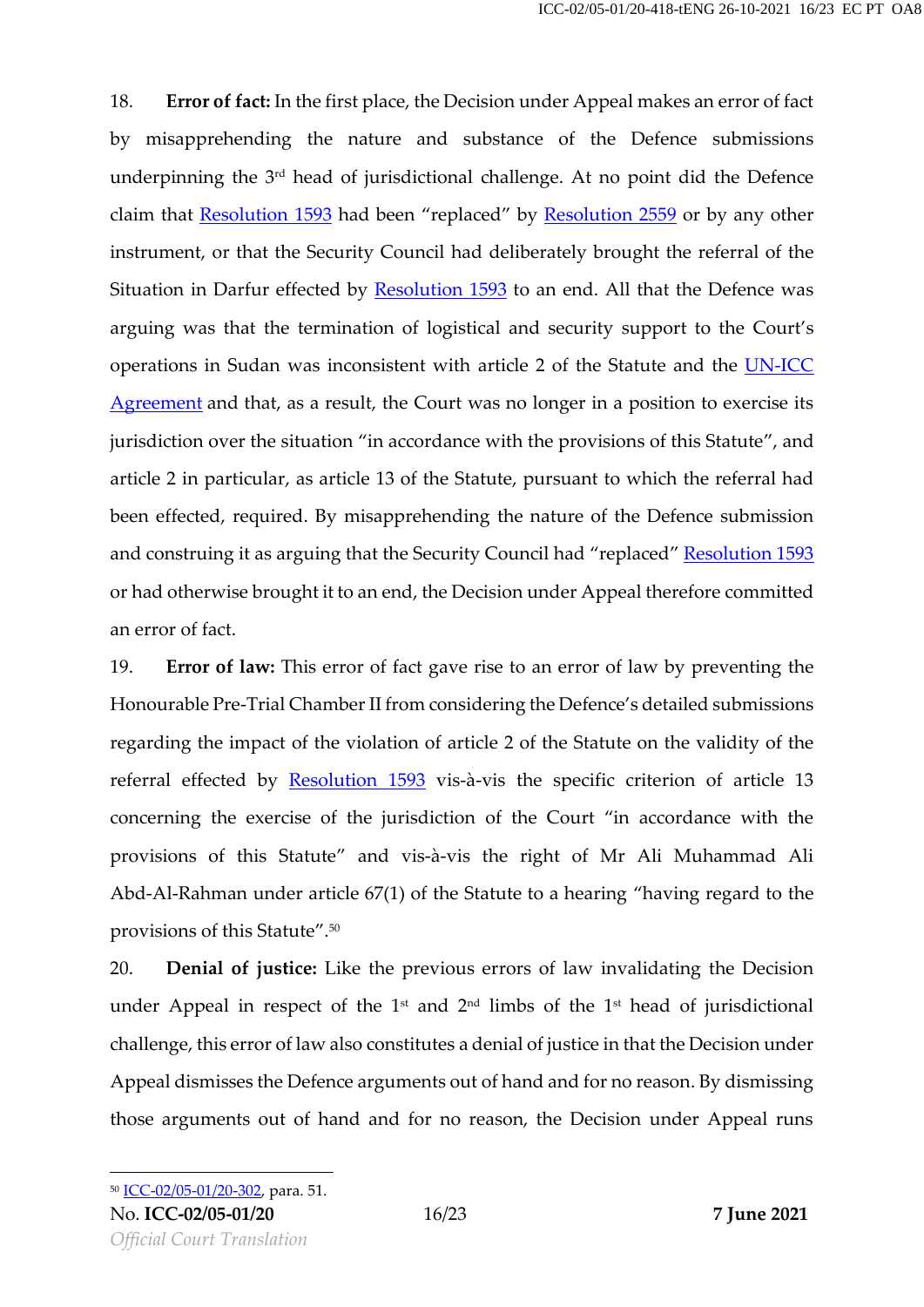counter to the Honourable Appeals Chamber's holding in its OA5 judgment and commits a denial of justice which, on top of the errors of fact and of law previously set out, thus goes to invalidate the determination made in the Decision under Appeal on the  $3^{\rm rd}$  limb of the  $1^{\rm st}$  head of jurisdictional challenge raised on the basis of article 2 of the Statute.

**4 th Ground of appeal – Errors of fact, errors of law and denial of justice concerning the 2 nd head of jurisdictional challenge which is based on the connection between articles 13(b), 22(1) and 24(1) of the Statute**

21. **The Challenge:** At paragraphs 53 to 114 of its Jurisdictional Challenge, the Defence submitted that the Court could not exercise its jurisdiction over the crimes stated in the charges in that to do so would run counter to the principles which articles 22(1), 22(2) and 24(1) of the Statute respectively enshrine: *nullum crimen sine lege*, strict construction of the definitions of crimes and non-retroactivity *ratione personae* of criminal law. In short, it was the Defence's submission that, absent ratification of the Statute of the Court by Sudan, <sup>51</sup> the sole crimes in the jurisdiction of the Court for which Mr Ali Muhammad Ali Abd-Al-Rahman could be held responsible under articles 22(1) and 24(1) of the Statute were those defined in Sudanese national law or, at least, in the international law in force that applied to Sudan at the time of the offences stated in the warrants of arrest. <sup>52</sup> Following an extensive survey of Sudanese national law, <sup>53</sup> the international treaties applicable to Sudan<sup>54</sup> and customary international law,<sup>55</sup> the Defence observed that none of those applicable sources of law defined the specific crimes stated in the warrants of arrest. <sup>56</sup> The Defence accordingly concluded that Mr Ali Muhammad Ali Abd-Al-Rahman could not, under articles 22(1), 22(2) and 24(1) of the Statute, be prosecuted or held potentially responsible – subject to the OTP's evidence – on the basis of those crimes and

<sup>51</sup> [ICC-02/05-01/20-302,](https://www.legal-tools.org/doc/u05ku9/pdf) paras. 66, 73-74.

<sup>52</sup> [ICC-02/05-01/20-302,](https://www.legal-tools.org/doc/u05ku9/pdf) paras. 75-89.

<sup>53</sup> [ICC-02/05-01/20-302,](https://www.legal-tools.org/doc/u05ku9/pdf) paras. 69-70, 91, 103, 106.

<sup>54</sup> [ICC-02/05-01/20-302,](https://www.legal-tools.org/doc/u05ku9/pdf) paras. 67-68, 92-94, 104-110.

<sup>55</sup> [ICC-02/05-01/20-302,](https://www.legal-tools.org/doc/u05ku9/pdf) paras. 95-100, 111-113.

<sup>56</sup> [ICC-02/05-01/20-302,](https://www.legal-tools.org/doc/u05ku9/pdf) paras. 101, 114.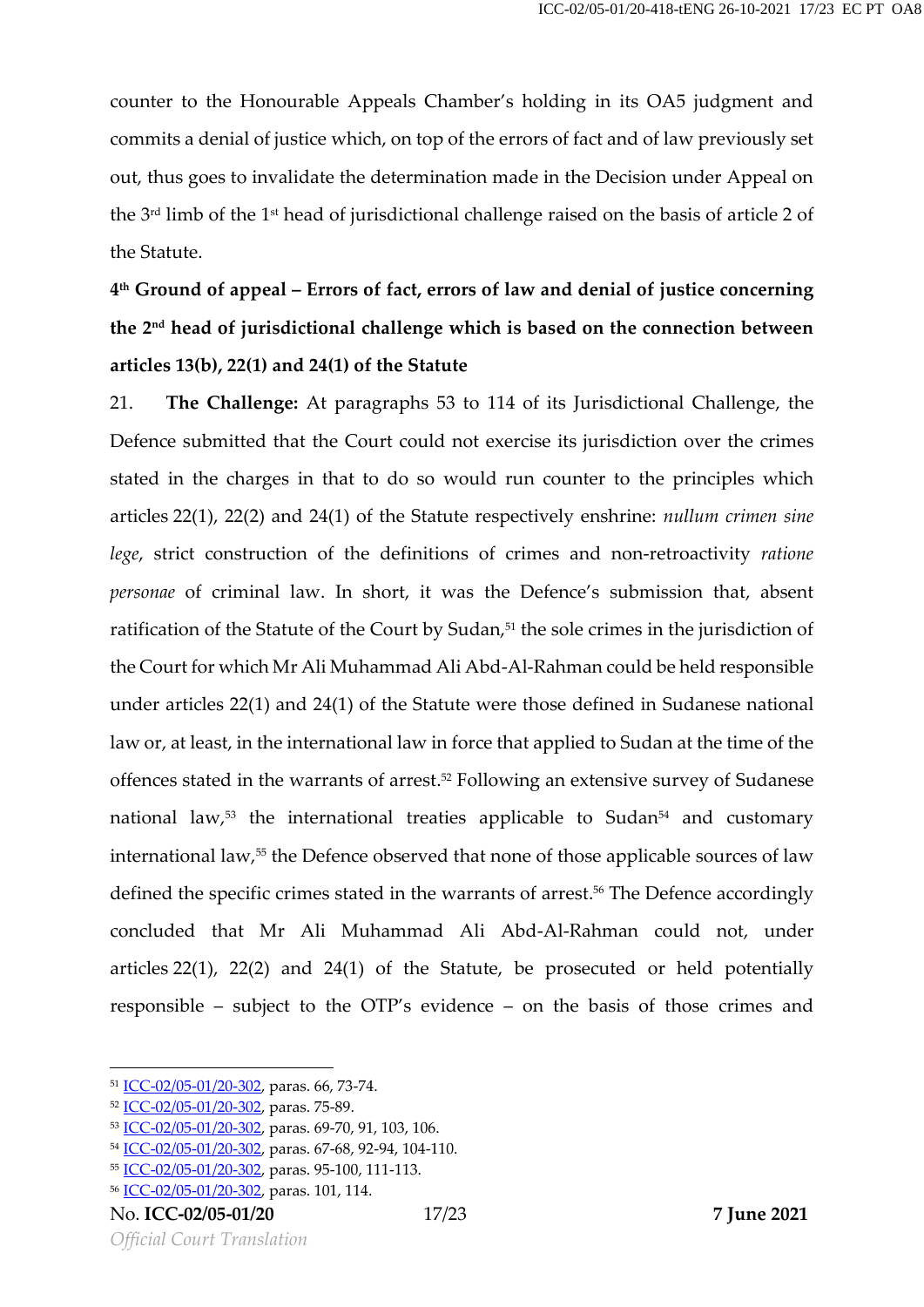concluded that the Court could not, in respect of him, exercise the jurisdiction that the Security Council had intended to refer to it pursuant to article 13(b) of the Statute. 57 The Defence refers to paragraphs 53 to 114 of the Jurisdictional Challenge for the particulars of its submissions on this 2nd head of jurisdictional challenge.

22. **The Decision:** At paragraphs 36 to 41, the Decision under Appeal rejects the Defence arguments underpinning this 2<sup>nd</sup> head of jurisdictional challenge for the sole reason that the Statute had entered into force on 1 July 2002 – *viz*. before the offences of 2003-2004 alleged in the charges – <sup>58</sup> and sufficed to comply with the principles of *nullum crimen sine lege* and non-retroactivity *ratione personae* enshrined at articles 22(1) and 24(1) of the Statute. <sup>59</sup> The Decision under Appeal goes on to say that, were the exercise of the jurisdiction accorded under article 13(b) of the Statute by virtue of [Resolution](https://www.legal-tools.org/doc/4b208f/pdf) 1593 to be made contingent on the crimes in the jurisdiction of the Court being defined in the national or international law applicable to Sudan, article 13(b) of the Statute would be deprived of effectiveness [*effet utile*] vis-à-vis non-party States such as Sudan. <sup>60</sup> The Decision under Appeal accordingly concludes that it is unnecessary to seek alternative sources of criminal offences to articles 7 and 8 of the Statute in the national or international law applicable to Sudan and, refusing to engage in such an exercise, it rejects the  $2^{\text{nd}}$  ground of jurisdictional challenge. $^{61}$  It is the Defence's submission that the Decision under Appeal has addressed this 2<sup>nd</sup> head of jurisdictional challenge in such a way as to be affected by one error of fact and at least two errors of law and to constitute a denial of justice.

23. **Error of fact:** At paragraph 37, the Decision under Appeal makes a first error of fact by misapprehending the Defence submissions that underpin the 2<sup>nd</sup>head of jurisdictional challenge, summarizing them thus:

The Defence appears to suggest that, in order for the Court's temporal jurisdiction to exist, it would be necessary not only that the charged events took place after the entry into force of the Statute, **but also that**, at the time of their commission, the relevant crimes were

<sup>57</sup> [ICC-02/05-01/20-302,](https://www.legal-tools.org/doc/u05ku9/pdf) paras. 101, 114.

<sup>58</sup> [ICC-02/05-01/20-391,](https://www.legal-tools.org/doc/lg5nag/pdf) para. 36.

<sup>59</sup> [ICC-02/05-01/20-391,](https://www.legal-tools.org/doc/lg5nag/pdf) paras. 37-40.

<sup>60</sup> [ICC-02/05-01/20-391,](https://www.legal-tools.org/doc/lg5nag/pdf) para. 41.

<sup>61</sup> [ICC-02/05-01/20-391,](https://www.legal-tools.org/doc/lg5nag/pdf) para. 42.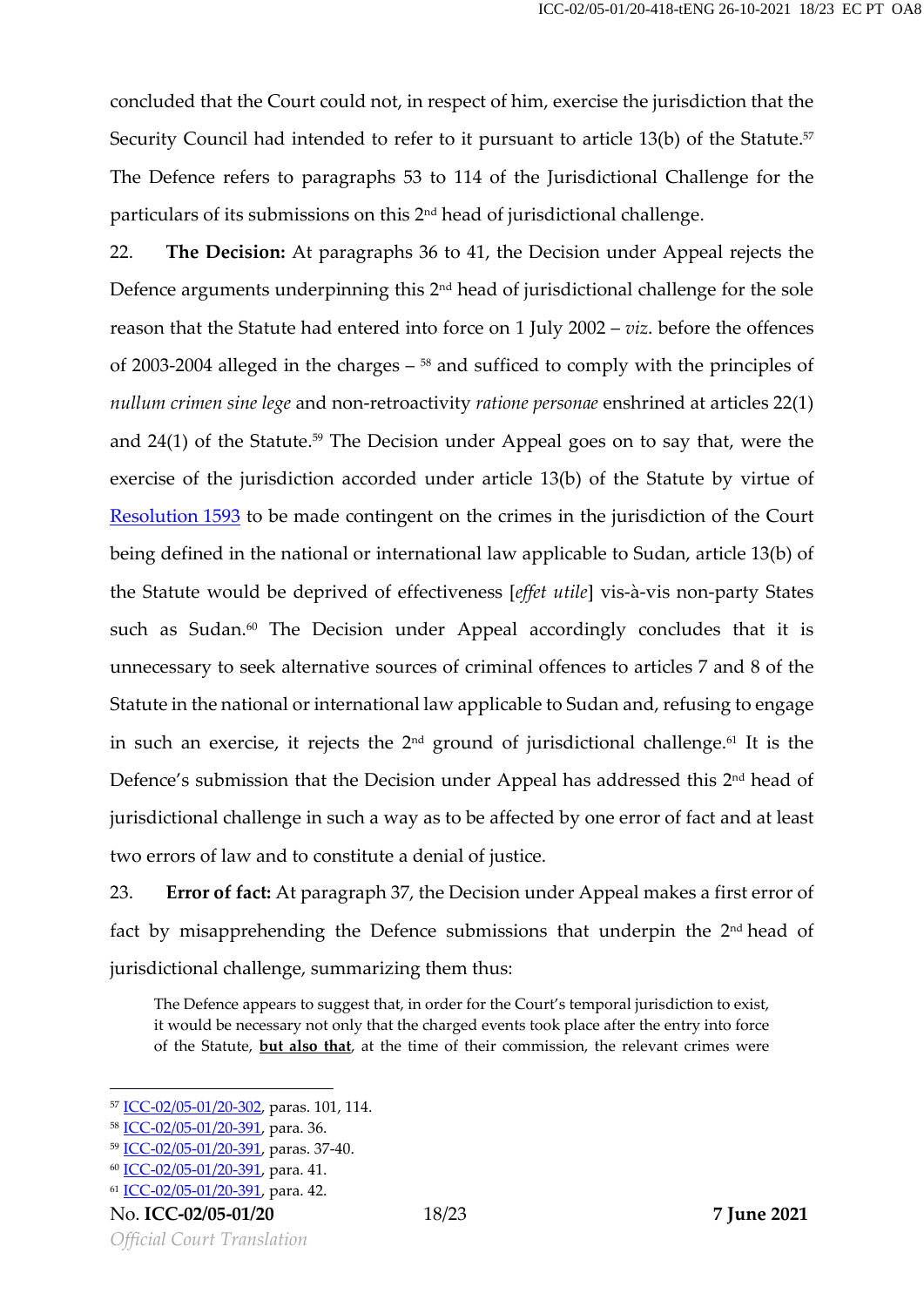already criminalised and punished as such either by the criminal laws of the State which would ordinarily have jurisdiction, or as a matter of customary international law. 62

Thus the Decision under Appeal construes the Defence submissions as requiring a twofold test based on the cumulative conditions of entry into force of the Statute and criminalization under the applicable national or international law. At no point did the Defence claim those two conditions to be cumulative, but alternative instead. Paragraph 88 of the Jurisdictional Challenge makes that plain:

[TRANSLATION] **notwithstanding the fact that Sudan was not a State Party to the Statute** at the time of the offences alleged in the warrants of arrest, **the Court may, without contravening articles 22(1) and 24(1), nonetheless exercise the jurisdiction** conferred upon it b[y Resolution 1593,](https://www.legal-tools.org/doc/4b208f/pdf) over criminal offences defined in Sudanese national law, in the international treaties in force for Sudan at the material time or, failing that and by strict construction excluding any analogy, in the general principles of law recognized by the community of nations.<sup>63</sup>

The cumulative use of "[TRANSLATION] notwithstanding" and "[TRANSLATION] nonetheless" left no room for ambiguity in the Defence submissions: for the Court to exercise the jurisdiction accorded by **[Resolution](https://www.legal-tools.org/doc/4b208f/pdf) 1593**, Sudan had to be a State Party – which it is not – or the crimes stated in the charges had to be offences under national or the international law applicable to Sudan. The two conditions were, therefore, clearly presented as alternative, and not as cumulative, unlike how they are portrayed by the Decision under Appeal which makes a factual error in so doing.

24. **Error of fact and law:** The Decision under Appeal makes a further error of fact and law by accepting at paragraph 36 that the crimes which took place on the territory of Sudan alleged in the charges did so "between August 2003 and March 2004, i.e. after the entry into force of the Statute (jurisdiction *ratione temporis*)" and thus meet the condition of non-retroactivity *ratione personae* at article 24(1) of the Statute. <sup>64</sup> In 2003-2004, the Statute was in force for States Parties. So the Defence expressly pointed out at paragraph 65 of the Jurisdictional Challenge:

[TRANSLATION] In accordance with article 126 of the Statute, the Statute of the Court entered into force on 1 July 2002 for States that had ratified it. For other States that were not parties as at 1 July 2002, article 126(2) of the Statute specifies that it shall enter into force only "on

<sup>62</sup> [ICC-02/05-01/20-391,](https://www.legal-tools.org/doc/lg5nag/pdf) para. 37.

<sup>63</sup> [ICC-02/05-01/20-302,](https://www.legal-tools.org/doc/u05ku9/pdf) para. 88.

<sup>64</sup> [ICC-02/05-01/20-391,](https://www.legal-tools.org/doc/lg5nag/pdf) para. 36.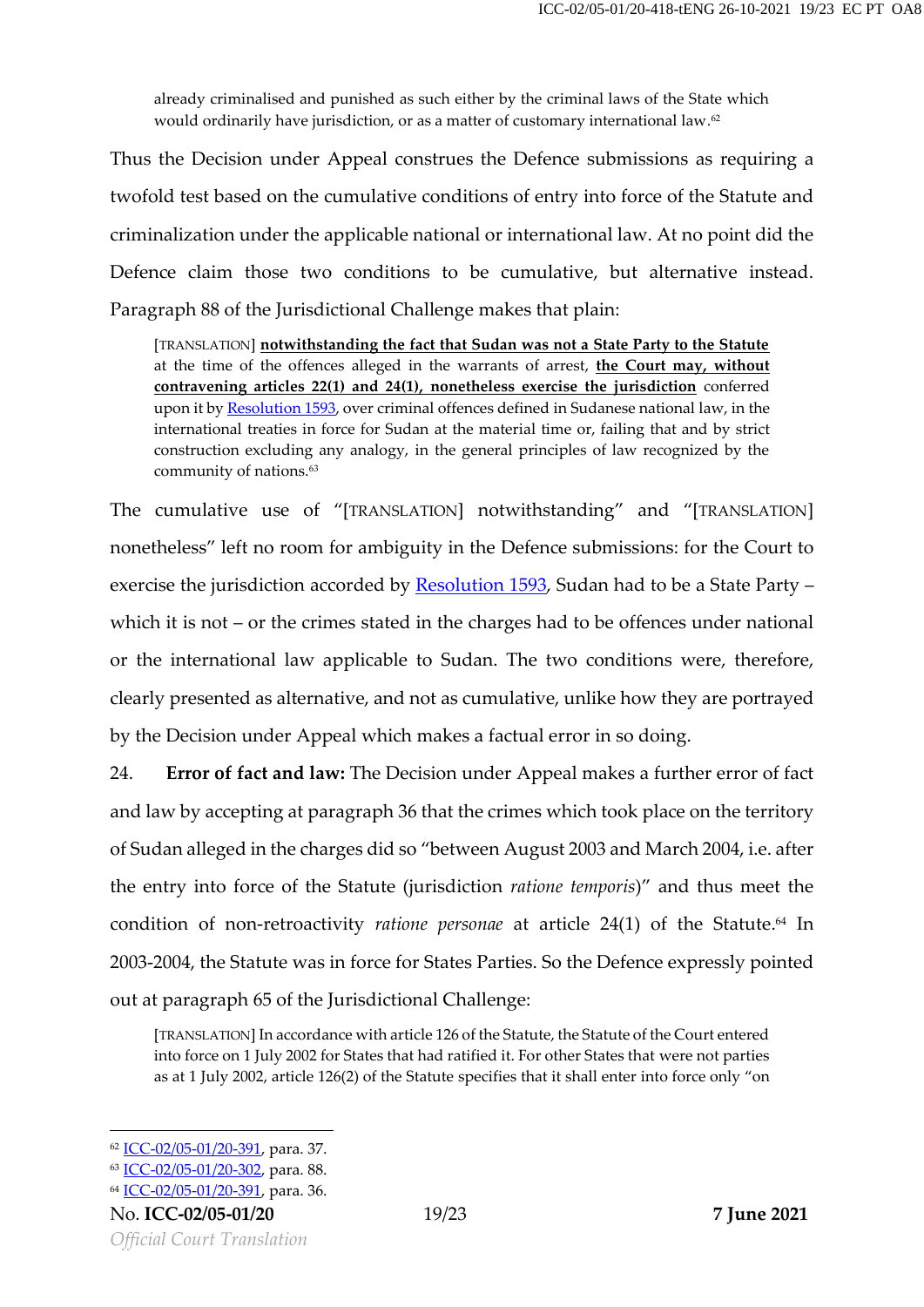the first day of the month after the 60th day following the deposit by such State of its instrument of ratification, acceptance, approval or accession."<sup>65</sup>

Sudan is not a State Party. It was not one at the time of the offences alleged in the charges. Sudan therefore comes within the category of "[TRANSLATION] States that were not parties as at 1 July 2002", in respect of which entry into force is governed by article 126(2) of the Statute. Since the event required by article 126(2) of the Statute for the Statute to enter into force for Sudan never materialized, the Statute of the Court did not enter into force for Sudan on 1 July 2002 or on any subsequent date. The Decision under Appeal fails to address that particular Defence argument founded on article 126(2) of the Statute, to which it does not even refer. Thus the Decision under Appeal makes an error of fact and law at paragraph 36 by taking 1 July 2002 as the date of entry into force of the Statute, whereas, at the time of writing, the Statute of the Court has never entered into force for Sudan.

25. **Error of law:** The Decision under Appeal makes a further error of law at paragraph 41 in seeing tension between article 13(b) of the Statute and the principles of *nullum crimen sine lege* and non-retroactivity *ratione personae* enshrined at articles 22(1) and 24(1) of the Statute. As the Decision under Appeal puts it,

the Defence's reading of the relevant statutory provisions, to the effect that a UNSC referral would only be compliant with the principle of legality and non-retroactivity of criminal law to the extent that it covers conducts already adequately criminalised either by the relevant State or States, or as a matter of customary international law at the time of their commission, **would result in restricting its scope to such an extent as to call into question the very raison d'être of that particular triggering mechanism.** <sup>66</sup> [Emphasis added].

The Defence addressed the point in express and detailed terms at paragraphs 79 to 82 of its Jurisdictional Challenge, ruling out any tension between article 13(b) and articles 22(1) and 24(1) of the Statute and underscoring their congruence:

79. [TRANSLATION] […] To construe the Statute of the Court, and article 13(b) in particular, as permitting departure from this principle enshrined at article 22(1) would, therefore, run counter to the object and purposes of the Statute (which encompass respect for human rights), to the rule of construction set forth at article 21(3) and to Sudanese law.

80. […] As is the case for article 22(1), to construe the Statute of the Court, and article 13(b) in particular, as permitting departure from this principle enshrined at article 24(1) would,

<sup>65</sup> [ICC-02/05-01/20-302,](https://www.legal-tools.org/doc/u05ku9/pdf) para. 65.

<sup>66</sup> [ICC-02/05-01/20-391,](https://www.legal-tools.org/doc/lg5nag/pdf) para. 41.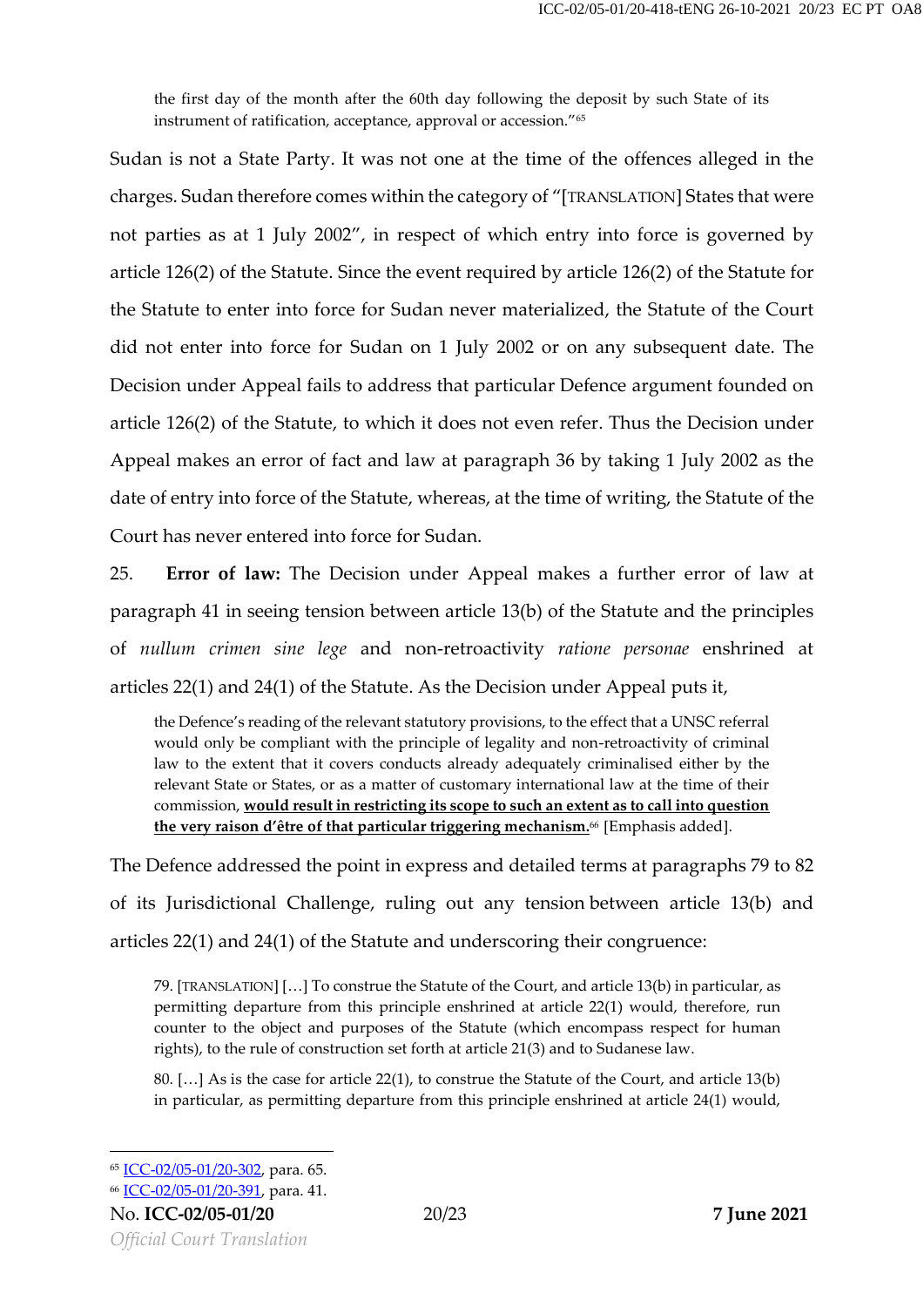therefore, run counter to the object and purposes of the Statute (which encompass respect for human rights), to the rule of construction set forth at article 21(3) and to Sudanese law.

81. There is, in any event, no incompatibility between the jurisdiction conferred upon the Court under article 13(b) of the Statute and the general principles of criminal law laid down in articles 22(1) and 24(1) to warrant such an interpretation. Under article 13(b), the Security Council may confer jurisdiction on the Court to prosecute in relation to a situation it refers to the Court. However, the Court's exercise of its jurisdiction continues to be subject to the same principles and limits laid down in the Statute, including those at articles 22(1) and 24(1). For the effectiveness [*effet utile*] of article 13(b) of the Statute to be preserved, the Court must nonetheless be in a position to exercise its jurisdiction on the basis of the Security Council referral over crimes whose alleged commission on the territory of a non-party State and which has not accepted the Court's jurisdiction, in accordance with the principles enshrined at articles 22(1) and 24(1).

82. This is so because the Rome Statute, articles 7 and 8 in particular, cannot be the one and only source of criminal offences that satisfy the principle of legality. As made clear by article 15(1) of the [International Covenant on Civil and](https://treaties.un.org/doc/Treaties/1976/03/19760323%2006-17%20AM/Ch_IV_04.pdf) Political Rights, to which Sudan was a party at the material time, $\epsilon^7$  the offence must have been proscribed as criminal under national law or the international law applicable at the material time.

26. Thus the Decision under Appeal made an error of law by disregarding the fact that article 13 was confined to conferring jurisdiction on the Court to prosecute "in accordance with the provisions of this Statute", which include articles 22(1) and 24(1). There is nothing extraordinary about requiring that, in accordance with articles 22(1) and 24(1) of the Statute, the crimes prosecuted on the basis of a Security Council referral were, at the material time, offences applicable to the person charged. The aim is simply to ensure that the basic human rights guarantees which those provisions enshrine are respected. That condition is wholly consonant with the condition which the chapeau of article 13 lays down: the jurisdiction of the Court conferred by article 13(b) must be exercised "in accordance with the provisions of this Statute". It does not in any way detract from the effectiveness [*effet utile*] of article 13(b) of the Statute, insofar as national law, international treaties and customary international law are traditionally accepted sources of definitions of criminal offences. The Defence noted that that condition would, in any case, have been no impediment to the prosecution of those war crimes defined at article 8(2)(a) of the Statute, even absent ratification by Sudan. <sup>68</sup> Prosecution of the other crimes alleged in the charges, absent, in violation of articles 22(1) and 24(1) of the Statute, an applicable criminal offence, on

<sup>&</sup>lt;sup>67</sup> United Nations[, Treaty Collection, Chap. IV.4](https://treaties.un.org/pages/ViewDetails.aspx?src=TREATY&mtdsg_no=IV-4&chapter=4&clang=_en), "Sudan".

<sup>68</sup> [ICC-02/05-01/20-302,](https://www.legal-tools.org/doc/u05ku9/pdf) para. 107.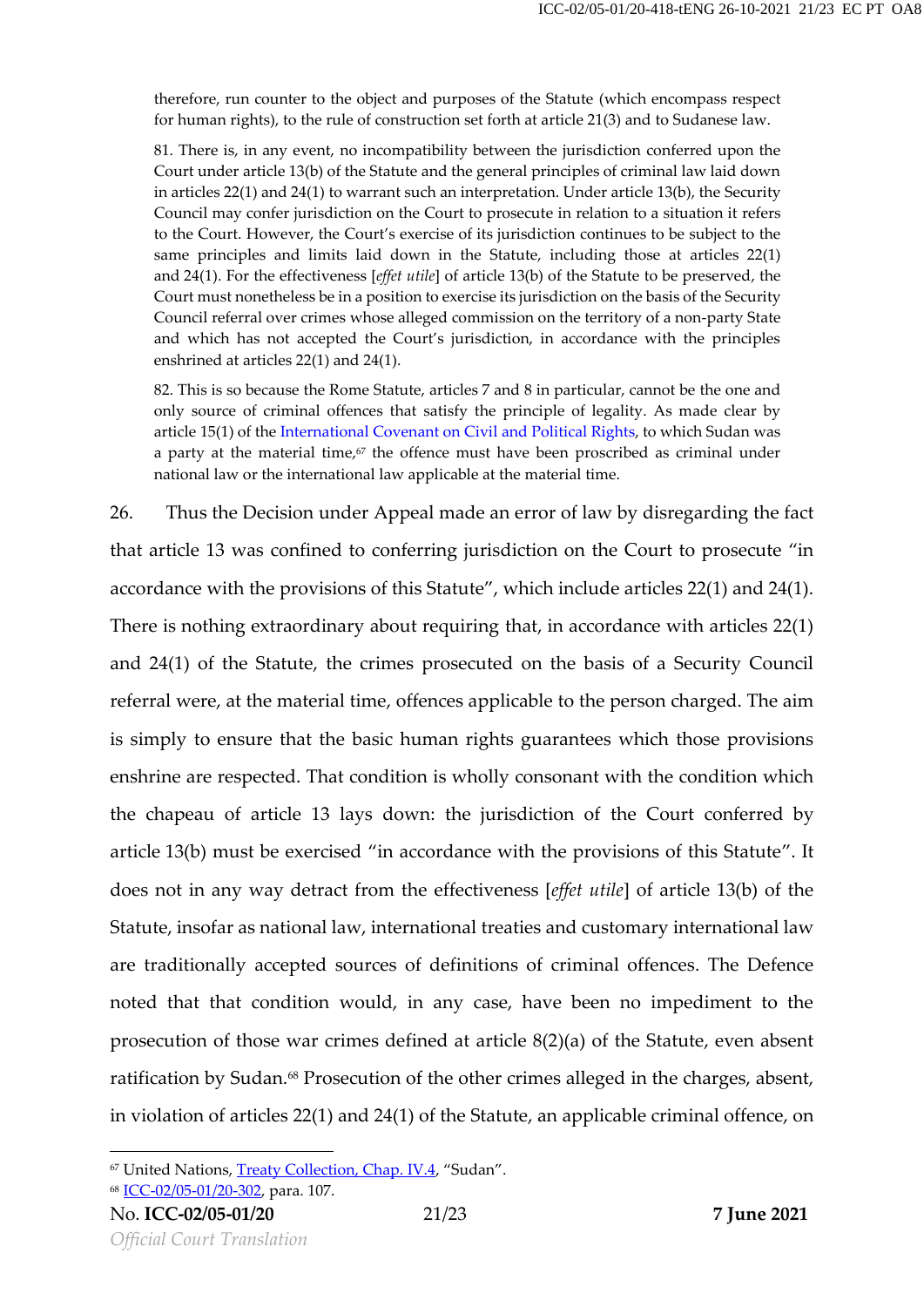the sole basis of the Security Council referral effected by **[Resolution](https://www.legal-tools.org/doc/4b208f/pdf) 1593** is ruled out by the fact that article 13 of the Statute is confined to specifying the conditions of exercise of the jurisdiction of the Court "in accordance with the provisions of this Statute", which provisions include articles 22(1), 24(1) and the right of Mr Ali Muhammad Ali Abd-Al-Rahman under article 67(1) of the Statute to a hearing "having regard to the provisions of this Statute". The referral of a situation by the Security Council under article 13(b) of the Statute permits of no exception to these basic guarantees. Quite the contrary: it enables the Court to exercise its jurisdiction, including over crimes committed on the territory and/or by nationals of a non-party State, such as Sudan, in accordance with basic human rights and fair trial guarantees. The Decision under Appeal therefore made an error of law by not affording consideration to the crucial connection between articles 13, 22(1) and 24(1) of the Statute and by refusing to explore the alternative sources for the criminal offences stated in the charges capable of satisfying the principles of *nullum crimen sine lege* and non-retroactivity *ratione personae* enshrined at articles 22(1) and 24(1) of the Statute.

27. **Denial of justice:** Like the previous errors of law invalidating the Decision under Appeal in respect of the  $1$ <sup>st</sup>,  $2^{\text{nd}}$  and  $3^{\text{rd}}$  limbs of the  $1^{\text{st}}$  head of jurisdictional challenge, this error of law also constitutes a denial of justice in that the Decision under Appeal dismisses the Defence arguments on the lack of alternative criminal offences applicable to the crimes stated in the charges out of hand and, therefore, for no reason. By dismissing those arguments out of hand and for no reason, the Decision under Appeal runs counter to the Honourable Appeals Chamber's holding in its OA5 judgment and commits a denial of justice which, on top of the errors of fact and of law previously set out, thus goes to invalidate the determination made in the Decision under Appeal on the 2<sup>nd</sup> head of jurisdictional challenge raised on the basis of articles 22(1) and 24(1) of the Statute.